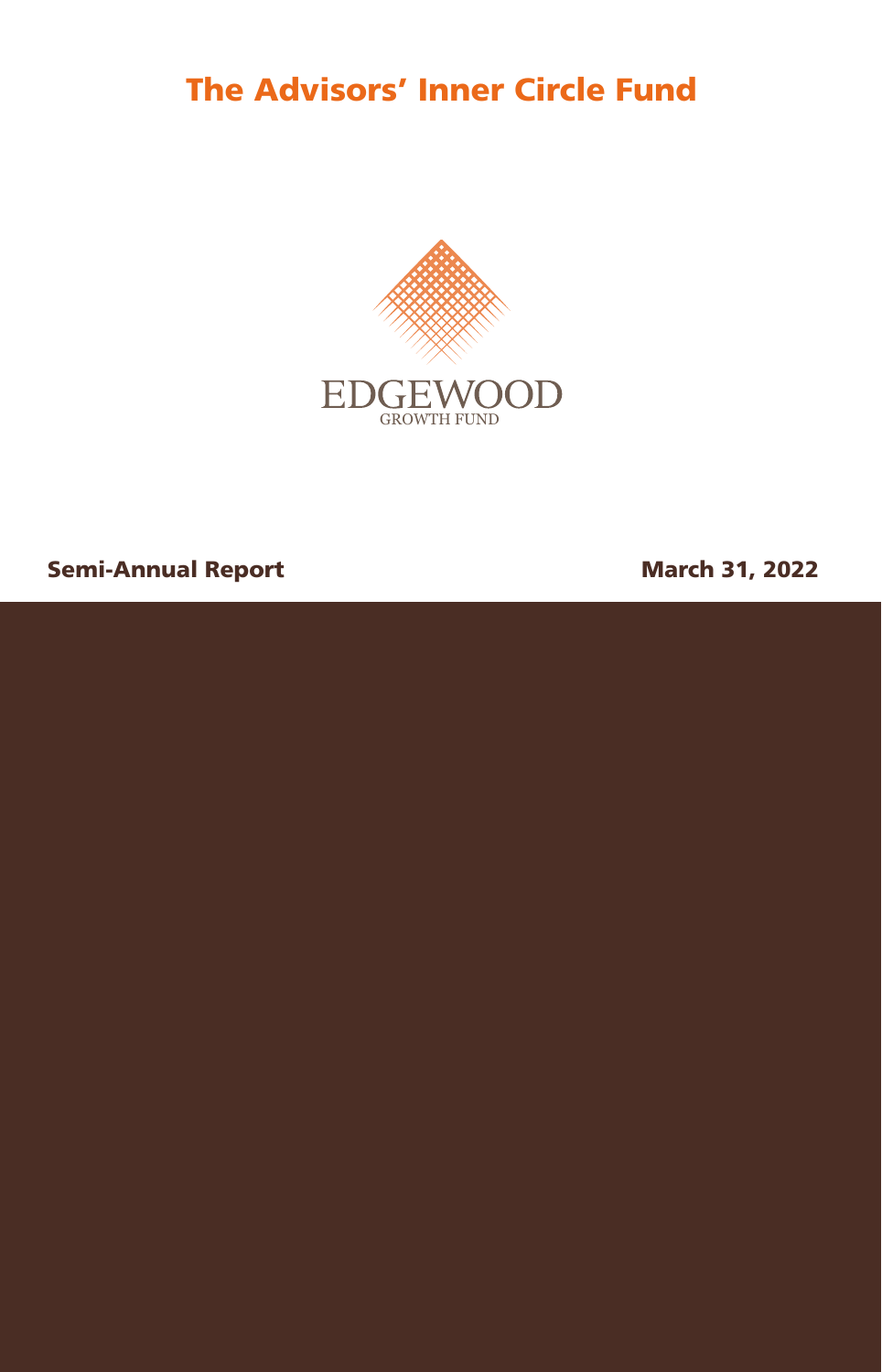# **TABLE OF CONTENTS**

The Fund files its complete schedule of investments with the Securities and Exchange Commission ("SEC") for the first and third quarters of each fiscal year as an exhibit to its report on Form N-PORT (Form N-Q for filings prior to March 31, 2020). The Fund's Form N-Q and N-PORT are available on the SEC's website at http://www. sec.gov, and may be reviewed and copied at the SEC's Public Reference Room in Washington, DC. Information on the operation of the Public Reference Room may be obtained by calling 1-800-SEC-0330.

A description of the policies and procedures that the Fund uses to determine how to vote proxies relating to portfolio securities, as well as information relating to how the Fund voted proxies relating to portfolio securities during the most recent 12-month period ended June 30, is available (i) without charge, upon request, by calling 1-800- 791-4226; and (ii) on the SEC's website at http://www.sec.gov.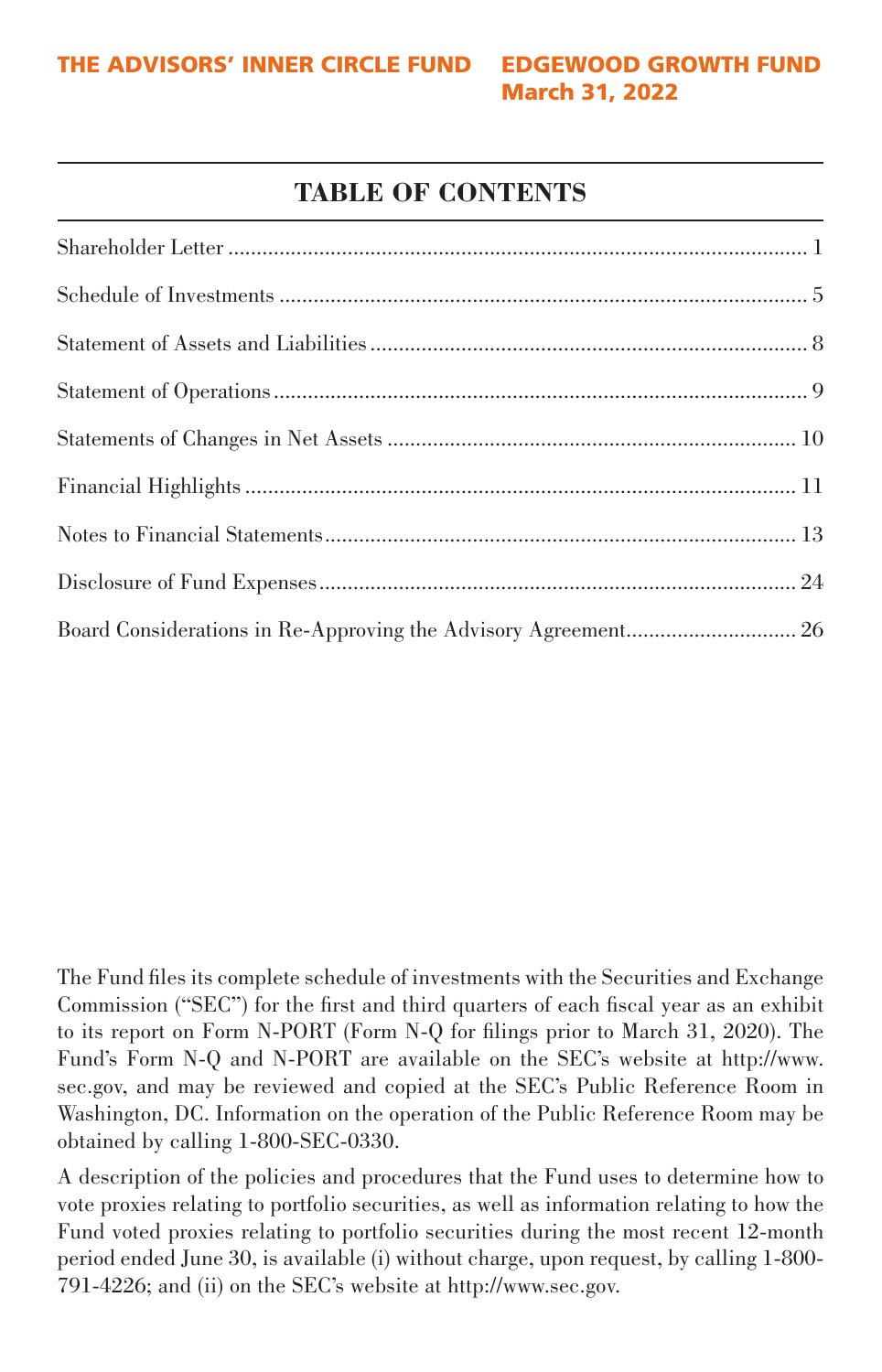Dear Shareholder,

Your Fund's performance was  $-15.65\%$  (Institutional Shares) and  $-15.82\%$  (Retail Shares) for the six-months ended March 31, 2022. The performance of the S&P 500 Growth Index was  $+3.63\%$  and the S&P 500 Index (TR) was  $+5.92\%$  in the same period. Looking at the trailing twelve-months ending March 31, 2022, the Fund appreciated by +0.45% (Institutional Shares) and +0.05% (Retail Shares). In the same trailing twelve-month period, the S&P 500 Growth Index was +18.16% and the S&P 500 Index (TR) was +15.65%.

To state the obvious, we are disappointed in the recent performance but remain committed to delivering for our clients over the long term as we have in the past. In addition to the broader market rotation away from growth to value stocks, Edgewood has been further hurt by certain idiosyncratic company issues (which we will expound on below) as well as our relative underweight in mega-cap companies (in particular, Apple and Google). On the latter issue, Edgewood has an intentional strategic bet that emergent winners will prospectively outperform yesterday's winners over the medium/long-term; unfortunately in the near-term, the market's "flight to safety" drives capital to today's incumbents which hurts our relative performance. Though this has been painful recently, Edgewood continues to believe this strategy that has served us so well historically continues to be the right bet to make.

The top contributors were NVIDIA Corp., CME Group Inc., Microsoft Corp., ASML Holding N.V.\* and IHS Markit Ltd\*.

Nvidia continues on its path of transforming from a niche supplier of video gaming semiconductor chips to powering the computing industry's adoption of Artificial Intelligence. All existing digital services are currently being re-architected to have "machine intelligence", and Nvidia's Graphical Processing Unit ("GPU") is a critical component of this transition. CME benefits from increased financial market volatility: after a long period of time where interest rate and commodity markets have been benign, tightening global central bank policies, macroeconomic uncertainty and geopolitical instability have all reinvigorated demand for derivative hedging. Microsoft continues to execute well on a large scale, underpinned by its position as one of the two largest providers of cloud computing infrastructure. Information technology is now a key production input for any enterprise, and therefore one that businesses are compelled to keep investing in despite any macroeconomic clouds.

Edgewood's top detractors for the six months were PayPal Holdings Inc., Snap Inc., Netflix Inc., Meta Platforms Inc. and Align Technology Inc. Before we elaborate on company-specific commentary, we wanted to make some over-arching observations. Firstly, you'll notice that all five detractors are exposed to end consumer spending.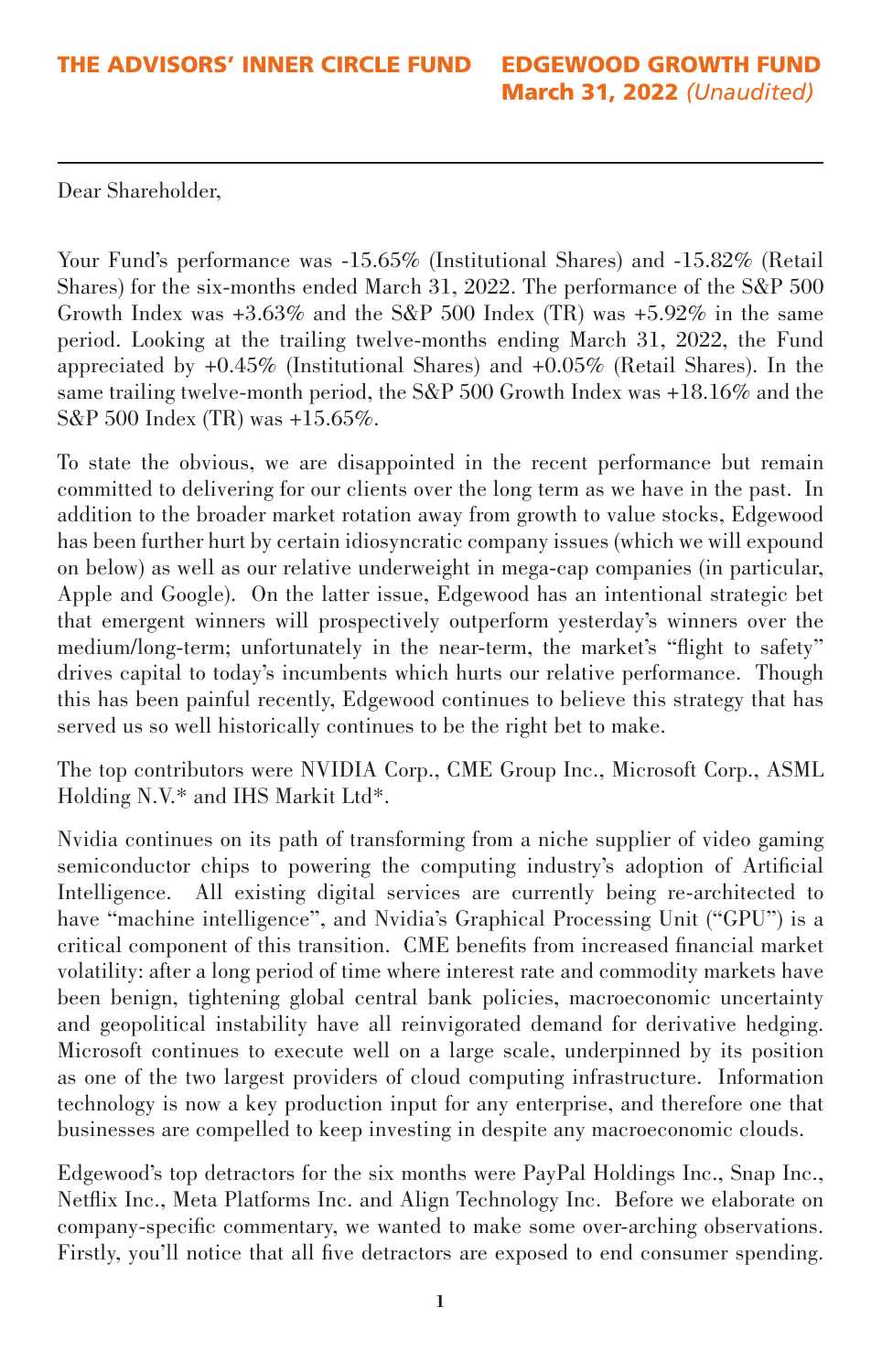We do not believe this is a coincidence, and rather, this is directly connected to the distortion in consumer spending created by the Covid-19 pandemic and the resultant accommodative fiscal/monetary stimuli. Secondly, all five stocks were reassigned as per the Edgewood research process; after an in-depth reassessment we made the decision to sell PayPal and Meta (indeed, we reallocated these proceeds to companies who sell into businesses rather than end consumers and therefore might experience more demand resiliency, such as ASML and ServiceNow) while we continue to own Snap, Netflix and Align. PayPal still embodies a high-quality business model (twosided network economy), but we have lost confidence in management's execution as product innovation at the company materially lags competitors. In somewhat of an affirmation of our view, the long-time CFO who we greatly admire also recently resigned to become the CFO of Walmart. Meta similarly continues to be a highquality business model, but is facing a new threat from the well-funded TikTok which has a highly overlapping use case. Moreover, Meta continues to invest \$10B/ annum in the "metaverse" and this is an initiative that will not achieve commercial viability for many years to come. Snap was impacted by changes in Apple's policy as to how digital marketers can track user behavior on the iPhone; what gives us continued confidence in Snap is that the company was able to make progress faster than expected on preserving Return on Investment for digital marketers while delivering ads to users in a privacy-safe way. Netflix has been challenged in growing their subscriber base in the last two quarters due to both company-specific (bloated content strategy, delays in new monetization initiatives) and exogenous (decline in Smart TV sales as a result of Covid pull-forward) factors. We expect that Netflix will be able to re-accelerate revenue growth as recently announced initiatives such as charging for multi-home usage as well as a lower-priced advertising tier are launched soon. Finally, Align is disproportionately hurt by Covid-shutdowns in China and general worldwide macroeconomic uncertainty, as international expansion is meaningfully important to the company's growth and the fact that clear aligners represent an expensive discretionary consumer purchase. We remain confident in Align's leadership in digital dentistry and expect growth to revert to trendline once these macroeconomic factors normalize over the medium-term.

While we reiterate our disappointment in Edgewood's recent performance, in the same spirit we are highly energized by the investment opportunity set that exists in front of us. In other times of underperformance in the Fund's history, we have used periods of market dislocation to enhance the portfolio by being able to buy great businesses that were hitherto out of valuation reach – we are hopeful 2022 will be no different. We remain resolute in our systematic approach to investing, where we expend significant time to conduct in-depth original research and make decisions collectively as a team. We are confident that this will continue to serve us well.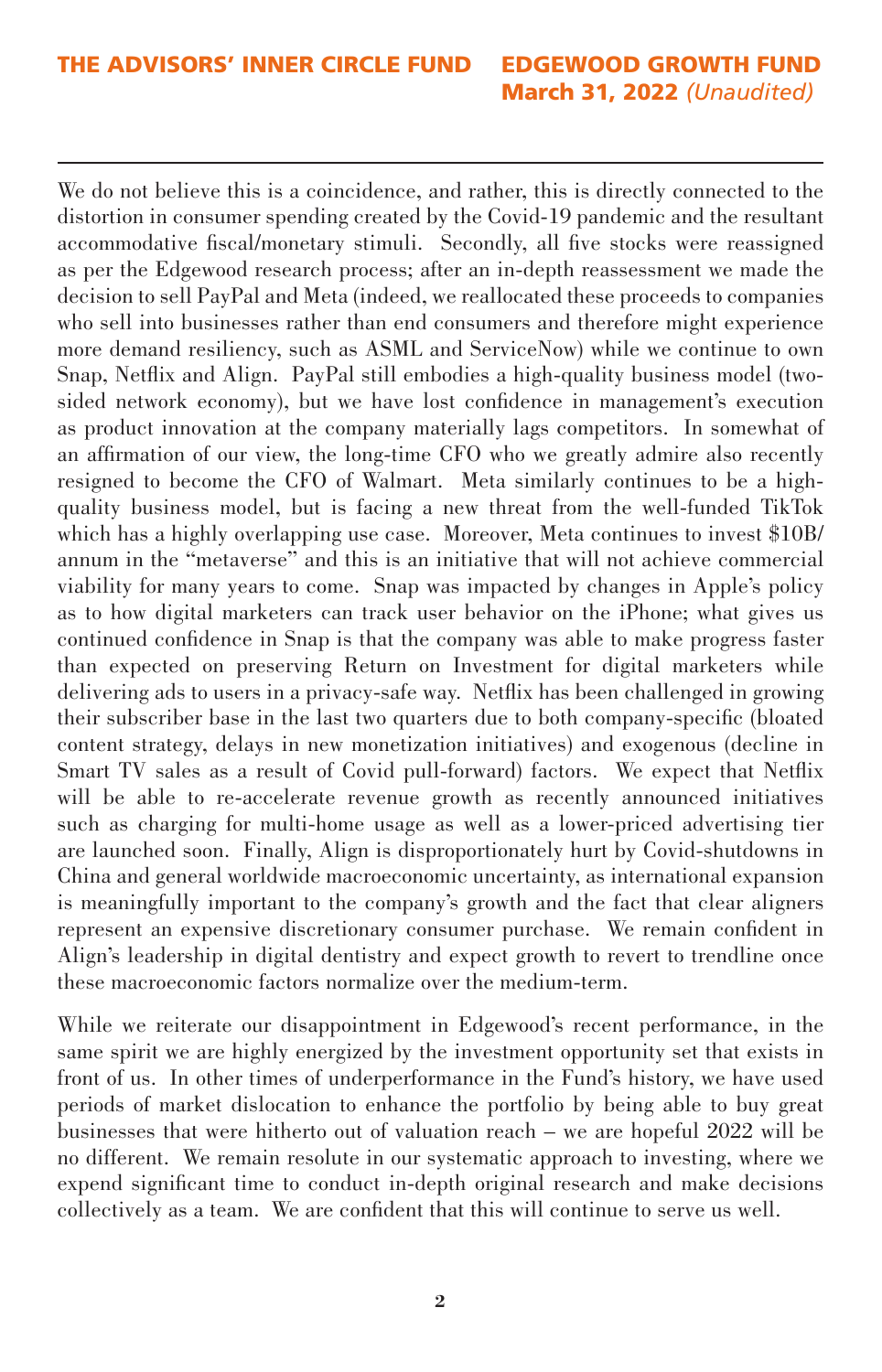# THE ADVISORS' INNER CIRCLE FUND EDGEWOOD GROWTH FUND March 31, 2022 *(Unaudited)*

We are grateful to our clients for their continued trust in Edgewood, and are available to speak at any time should you have any further questions.

Sincerely,

Edgewood Management

*\* Please note ASML position initiated in February 2022 and IHS Markit completed its merger with S&P Global in February 2022.* 

*This material represents the manager's assessment of the portfolio and market environment at a specific point in time and should not be relied upon by the reader as research or investment advice. Holdings are subject to change. Current and future holdings are subject to risk.* 

*Mutual fund investing involves risk, including loss of principal. The Edgewood Growth Fund is a non-diversified fund. There can be no assurance that the Fund will achieve its stated objectives.*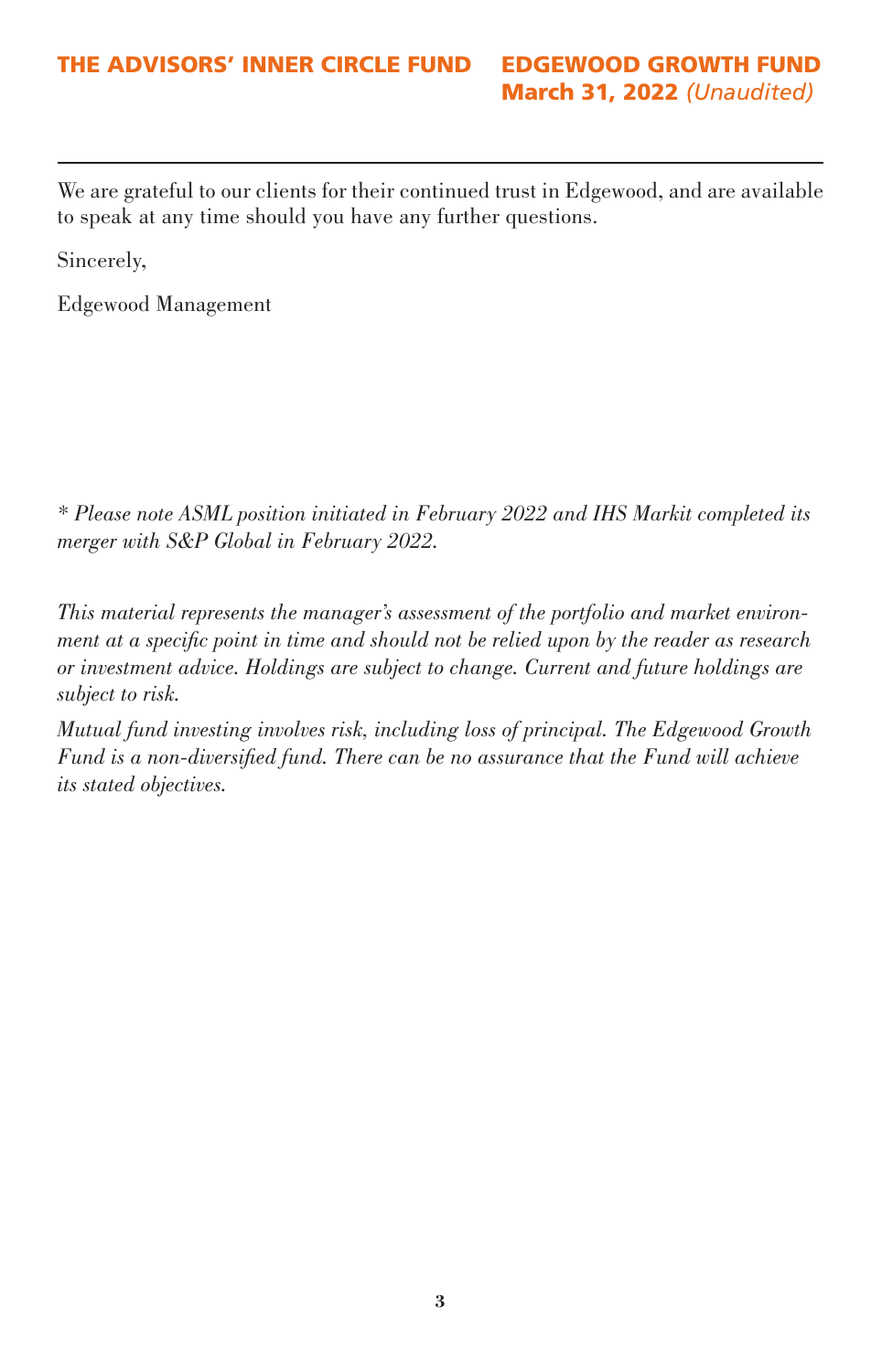#### *Definition of Comparative Indices*

The S&P 500 Growth Index is a market capitalization weighted index consisting of those stocks within the S&P 500 Index that exhibit strong growth characteristics.

The S&P 500 Index consists of 500 stocks chosen for market size, liquidity, and industry group representation. It is a market-value weighted index (stock price times number of shares outstanding), with each stock's weight in the Index proportionate to its market value. The "S&P 500" is one of the most widely used benchmarks of U.S. equity performance.

#### **Performance Through March 31, 2022**

|                                                     | Ticker | Three                    | One      | Five      | Ten.      | Since      |
|-----------------------------------------------------|--------|--------------------------|----------|-----------|-----------|------------|
| Fund                                                |        | Months                   | Year     | Years*    | Years*    | Inception* |
| Edgewood Growth Fund, EGFIX<br>Institutional Shares |        | $(17.54)\%$              | $0.45\%$ | $18.80\%$ | $17.21\%$ | 12.66%     |
| Edgewood Growth Fund, EGFFX<br>Retail Shares        |        | $(17.61)\%$ 0.05% 18.33% |          |           | $16.83\%$ | 12.30%     |

*\*Annualized*

*The performance data quoted represents past performance. Past performance does not guarantee future results. The investment return and principal value of an investment will fluctuate so that shares, when redeemed, may be worth more or less than their original cost and current performance may be higher or lower than the performance quoted. For performance current to the most recent month end, please call 800-791- 4226. Expense ratios are: Institutional class 1.00% (net); 1.04% (gross); Retail class 1.40% (net); 1.44% (gross) as of the prospectus dated January 28, 2022. The Adviser has contractually agreed to reduce fees and reimburse expenses to the extent necessary to keep the Institutional Shares' total annual operating expenses (excluding interest, taxes, brokerage commissions, acquired fund fees and expenses, and extraordinary expenses) from exceeding an amount equal to the management fees payable to the Adviser through January 31, 2023. The Adviser has contractually agreed to reduce fees and reimburse expenses to the extent necessary to keep the Retail Shares' total annual operating expenses (excluding interest, taxes, brokerage commissions, acquired fund fees and expenses, and extraordinary expenses) to an amount equal to the sum of the management fees, and, to the extent incurred, distribution (12b-1) fees and shareholder servicing fees, until January 31, 2023. The Inception date of the Fund is February 28, 2006.*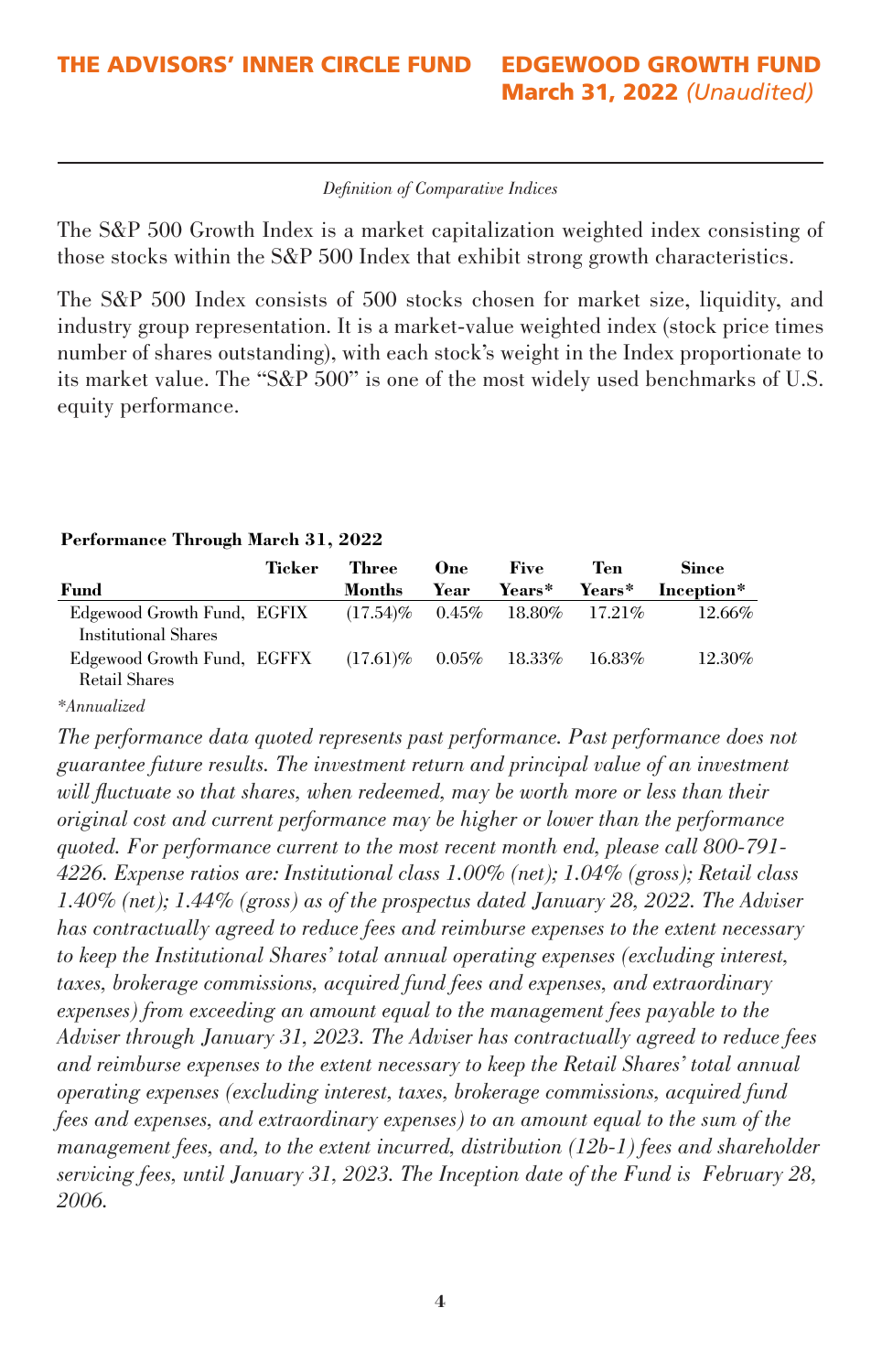# March 31, 2022 *(Unaudited)*

#### **SECTOR WEIGHTINGS†:**

|                              | 26.3% Information Technology |
|------------------------------|------------------------------|
| 19.2% Health Care            |                              |
| 12.8% Communication Services |                              |
| 10.8% Consumer Discretionary |                              |
| 8.5% Financials              |                              |
| 7.1% Business Services       |                              |
| 6.3% Real Estate             |                              |
| 5.5% Short-Term Investment   |                              |
| 3.5% Consumer Staples        |                              |
|                              |                              |

† Percentages are based on total investments.

# **SCHEDULE OF INVESTMENTS COMMON STOCK — 97.8% Shares Value** BUSINESS SERVICES **—** 7.4% Visa Inc., Cl A (A) ..................................................................... 9,216,510 \$ 2,043,945,423 COMMUNICATION SERVICES **—** 13.3% Match Group Inc.\* (A) ............................................................... 9,148,557 994,814,088 Netflix Inc.\*.............................................................................. 2,976,601 1,115,004,969 Snap Inc., Cl A\*(A) ................................................................... 43,525,296 1,566,475,403 3,676,294,460 CONSUMER STAPLES **—** 3.6% The Estée Lauder Companies Inc., Cl A ...................................... 3,703,081 1,008,423,018 CONSUMER DISCRETIONARY **—** 11.1% Amazon.com Inc.\* ..................................................................... 277,431 904,411,188 Chipotle Mexican Grill Inc., Cl A\* .............................................. 689,458 1,090,743,240 Nike Inc., Cl B ......................................................................... 8,055,752 1,083,981,989 3,079,136,417 FINANCIALS **—** 8.8% CME Group Inc., Cl A................................................................ 5,107,621 1,214,898,731 S&P Global Inc. (A)................................................................... 3,007,743 1,233,716,024 2,448,614,755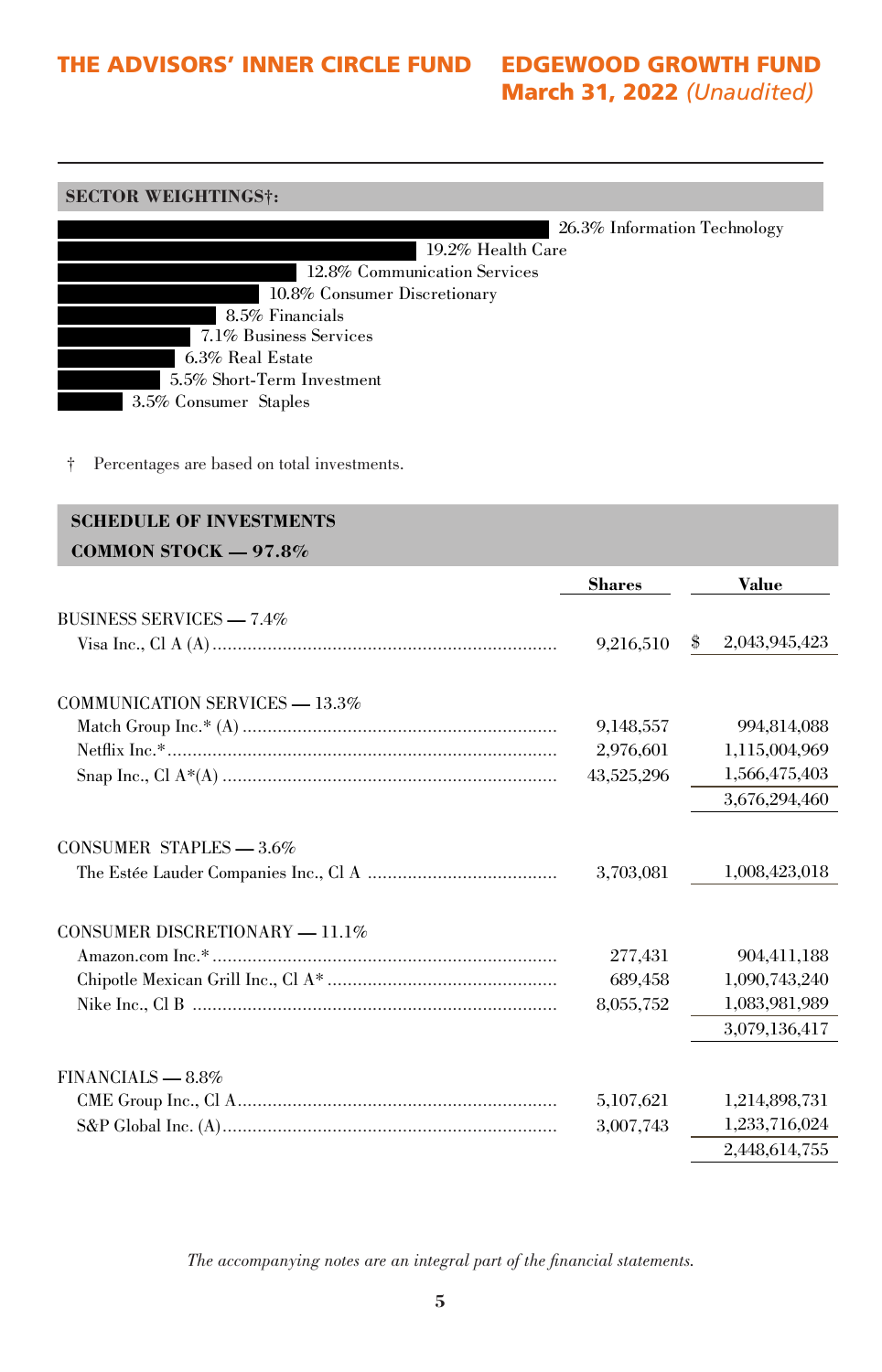# March 31, 2022 *(Unaudited)*

|                                                                                            | <b>Shares</b> | <b>Value</b>                   |
|--------------------------------------------------------------------------------------------|---------------|--------------------------------|
| HEALTH CARE - 19.9%                                                                        |               |                                |
|                                                                                            | 2,400,642     | \$                             |
|                                                                                            | 4,451,130     | 1,046,679,912<br>1,305,649,963 |
|                                                                                            | 4,781,612     | 1,670,695,232                  |
|                                                                                            | 4,911,310     | 1,481,644,001                  |
|                                                                                            |               | 5,504,669,108                  |
|                                                                                            |               |                                |
| INFORMATION TECHNOLOGY**-27.2%                                                             |               |                                |
|                                                                                            | 2,928,160     | 1,334,128,259                  |
|                                                                                            | 1,290,798     | 862,162,708                    |
|                                                                                            | 2,682,891     | 1,290,041,309                  |
|                                                                                            | 4,534,970     | 1,398,176,601                  |
|                                                                                            | 6,643,526     | 1,812,752,504                  |
|                                                                                            | 1,487,860     | 828,574,355                    |
|                                                                                            |               | 7,525,835,736                  |
|                                                                                            |               |                                |
| REAL ESTATE - 6.5%                                                                         |               |                                |
|                                                                                            | 5,035,768     | 1,265,085,637                  |
|                                                                                            | 716,605       | 531,448,600                    |
|                                                                                            |               | 1,796,534,237                  |
| TOTAL COMMON STOCK                                                                         |               |                                |
|                                                                                            |               | 27,083,453,154                 |
| <b>SHORT-TERM INVESTMENTS - 5.7%</b>                                                       |               |                                |
|                                                                                            |               |                                |
| Fidelity Institutional Money Market Funds - Government Portfolio,                          |               |                                |
| Cl I, $0.010\%$ (B)                                                                        | 461,984,877   | 461,984,877                    |
|                                                                                            |               |                                |
| Mount Vernon Liquid Assets Portfolio, LLC, 0.010%(B)(C)                                    | 1,114,216,229 | 1,114,216,229                  |
| TOTAL SHORT-TERM INVESTMENTS                                                               |               |                                |
|                                                                                            |               |                                |
|                                                                                            |               | 1,576,201,106                  |
| TOTAL INVESTMENTS - 103.5%                                                                 |               |                                |
|                                                                                            |               | 28,659,654,260                 |
|                                                                                            |               |                                |
| Percentages are based on Net Assets of \$27,694,374,966.                                   |               |                                |
| ∗<br>Non-income producing security.                                                        |               |                                |
| $**$<br>More narrow industries are utilized for compliance purposes, whereas broad sectors |               |                                |

*are utilized for reporting purposes.*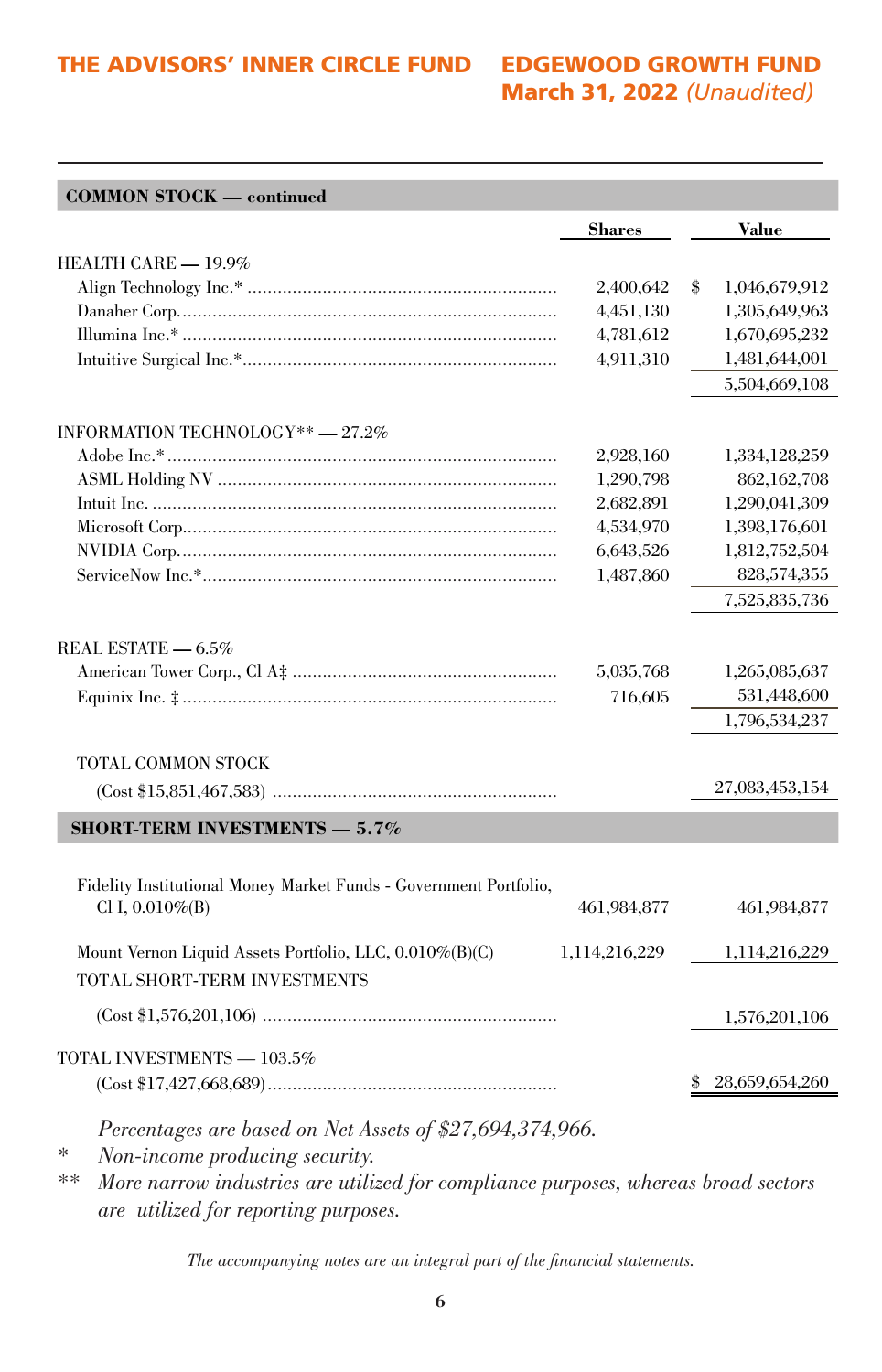*‡ Real Estate Investment Trust (REIT)*

- *(A) This security or a partial position of this security is on loan at March 31, 2022. The total market value of securities on loan at March 31, 2022 was \$1,091,957,375.*
- *(B) The rate reported is the 7-day effective yield as of March 31, 2022.*
- *(C) This security was purchased with cash collateral held from securities on loan (see Note 10).*

Cl — Class

*As of March 31, 2022, all of the Fund's investments in securities were considered Level 1, in accordance with the authoritative guidance on fair value measurements and disclosure under U.S. GAAP.*

*For more information on valuation inputs, see Note 2 in Notes to Financial Statements.*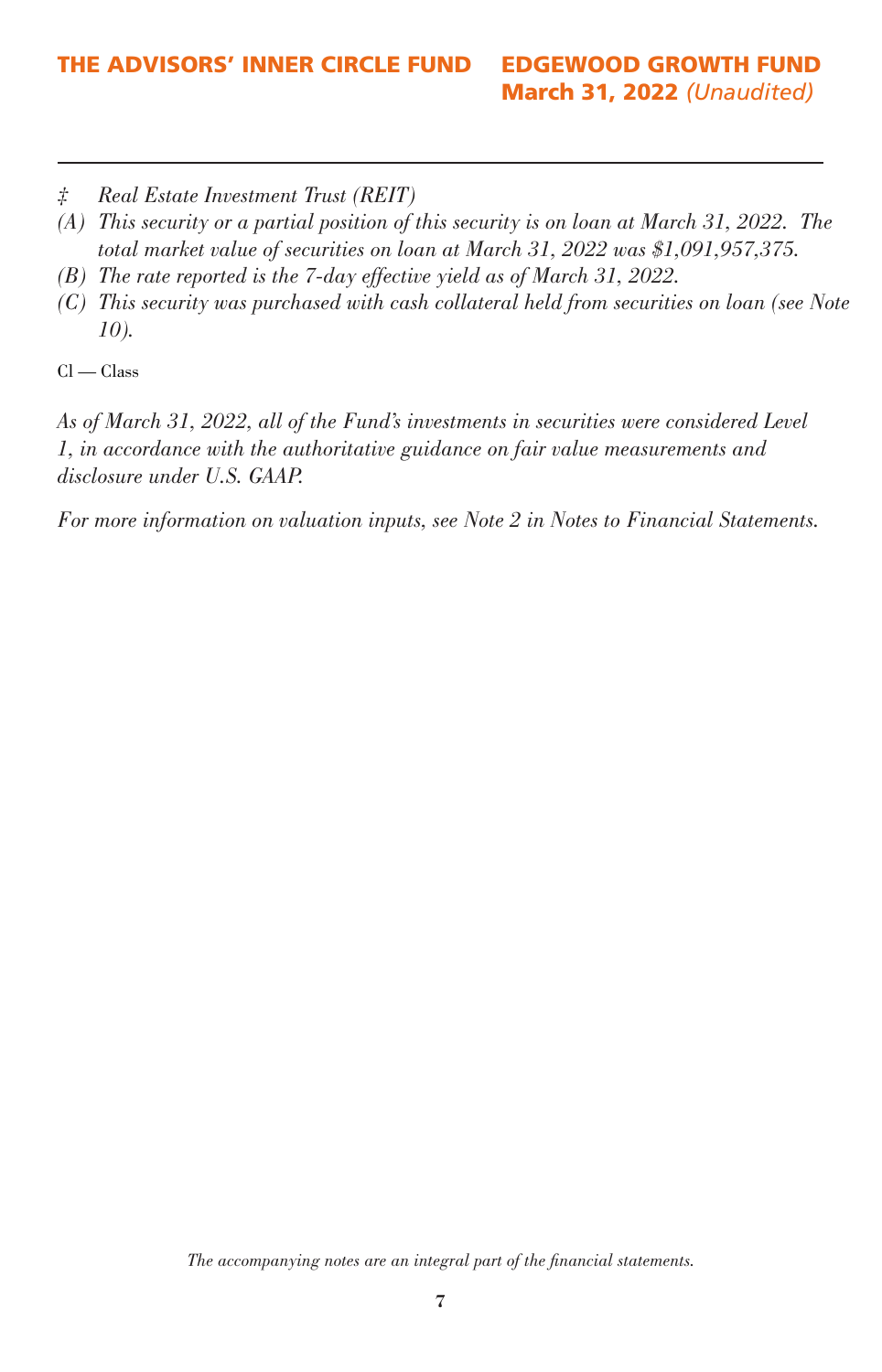# March 31, 2022 *(Unaudited)*

#### **STATEMENT OF ASSETS AND LIABILITIES**

#### **Assets:**

|  | 95,711,550 |
|--|------------|
|  | 84,858,146 |
|  | 3,679,317  |
|  | 431,766    |
|  | 304,206    |
|  |            |

#### **Liabilities:**

|                                                                                                                                     | 1,114,216,229                                        |
|-------------------------------------------------------------------------------------------------------------------------------------|------------------------------------------------------|
|                                                                                                                                     | 21,825,823                                           |
|                                                                                                                                     | 11,522,697                                           |
| Payable due to Shareholder Servicing Agent (Retail Shares)                                                                          | 553,762                                              |
|                                                                                                                                     | 425,942                                              |
|                                                                                                                                     | 349,507                                              |
|                                                                                                                                     | 6,268                                                |
|                                                                                                                                     | 1,772                                                |
|                                                                                                                                     | 1,362,279                                            |
|                                                                                                                                     | 1,150,264,279                                        |
|                                                                                                                                     |                                                      |
| <b>Net Assets Consist of:</b>                                                                                                       | 14,722,748,990<br>12,971,625,976<br>\$27,694,374,966 |
| Net Asset Value, Offering and Redemption Price Per Share-<br>Institutional Shares $(\$26,971,367,623 \div 540,733,443$ shares) $\$$ | 49.88                                                |
| Net Asset Value, Offering and Redemption Price Per Share-                                                                           |                                                      |
|                                                                                                                                     | 46.88                                                |

\* Includes Market Value of Securities on loan of \$1,091,957,375.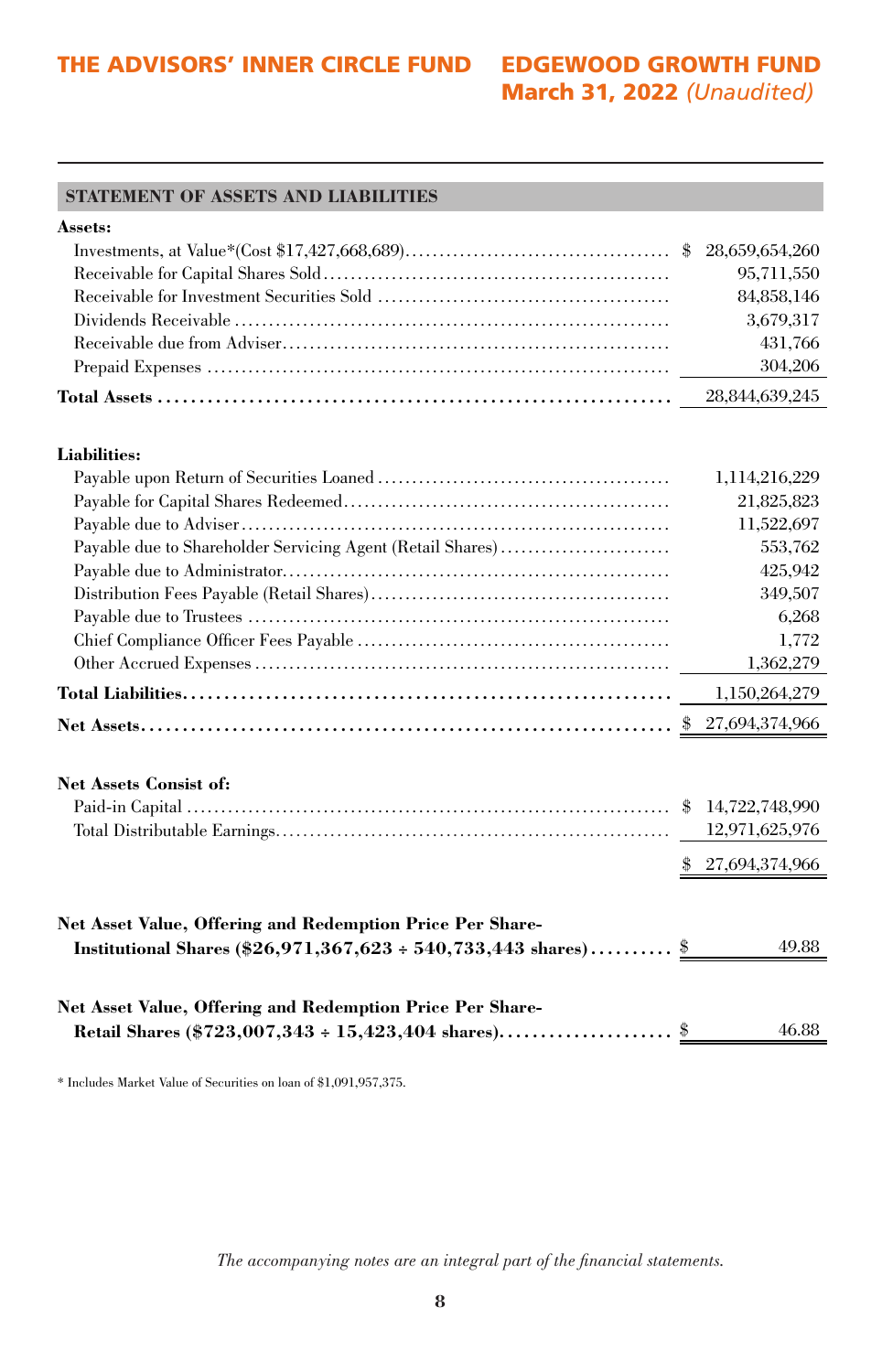# FOR THE SIX MONTHS ENDED MARCH 31, 2022 *(Unaudited)*

#### **STATEMENT OF OPERATIONS**

| <b>Investment Income</b>                                            |                    |
|---------------------------------------------------------------------|--------------------|
|                                                                     | 74,473,396         |
|                                                                     | 389,699            |
|                                                                     | 74,863,095         |
| <b>Expenses</b>                                                     |                    |
|                                                                     | 153,594,600        |
|                                                                     | 2,867,484          |
|                                                                     | 1,091,540          |
|                                                                     | 654,927            |
|                                                                     | 13,843             |
|                                                                     | 3,907              |
|                                                                     | 892,605            |
|                                                                     | 516,899            |
|                                                                     | 271,008            |
|                                                                     | 209,553            |
|                                                                     | 26,179             |
|                                                                     | 79,504             |
|                                                                     | 160,222,049        |
| Less:                                                               |                    |
|                                                                     | (4,882,901)        |
|                                                                     | (9,082)            |
|                                                                     | 155,330,066        |
|                                                                     | (80, 466, 971)     |
|                                                                     | 2,188,268,786      |
| Net Change in Unrealized Appreciation (Depreciation) on Investments | (7, 212, 502, 642) |
|                                                                     |                    |
| Net Realized and Unrealized Loss on Investments                     | (5,024,233,856)    |
|                                                                     | (5,104,700,827)    |
| See Note 5 in Notes to Financial Statements                         |                    |

*\*\* See Note 4 in Notes to Financial Statements*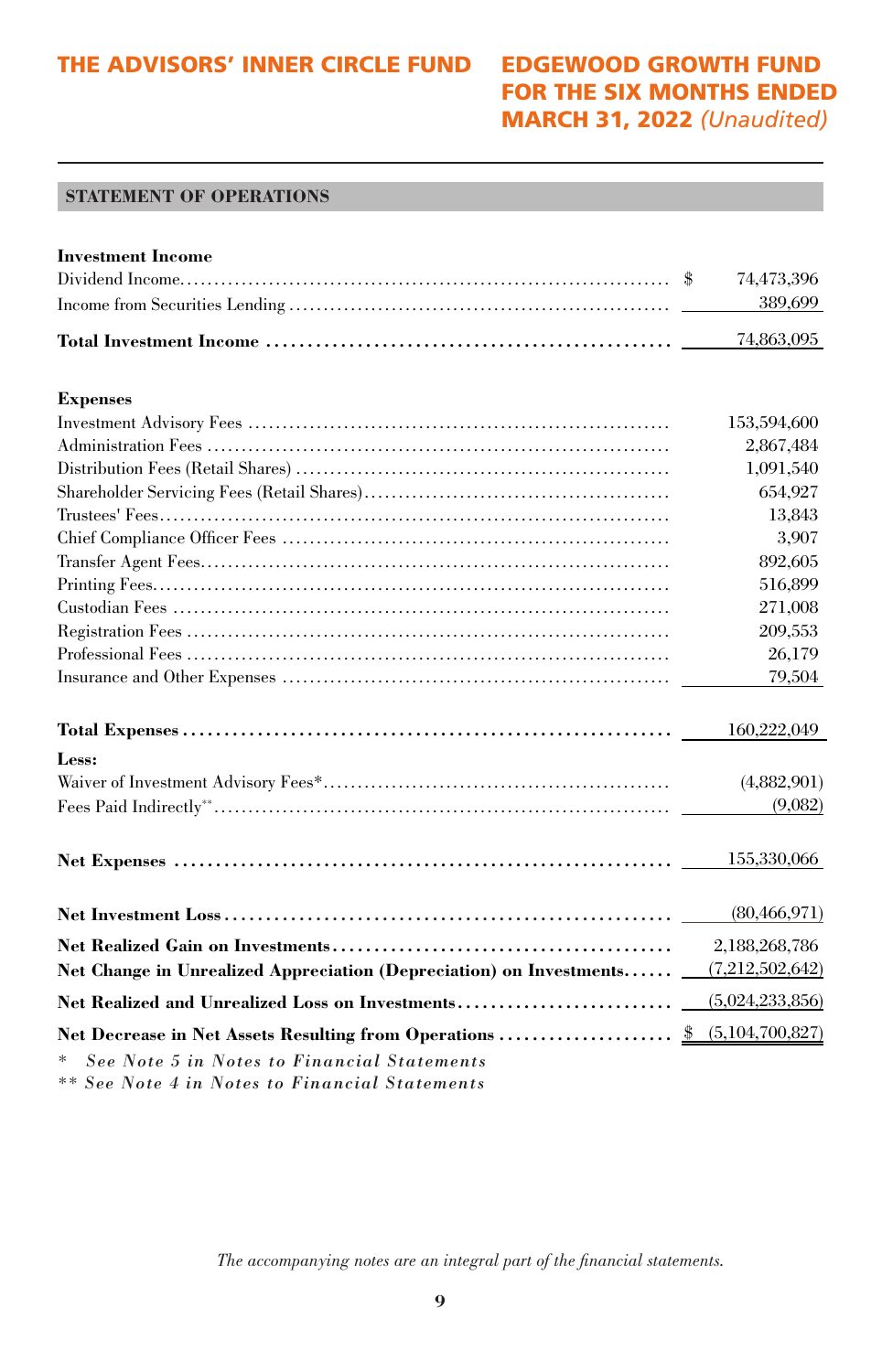# March 31, 2022

#### **STATEMENTS OF CHANGES IN NET ASSETS**

|                                                                                  | <b>Six Months Ended</b><br>March 31, 2022<br>(Unaudited) | <b>Period Ended</b><br>September 30,<br>$2021+$ | <b>Year Ended</b><br>October 31, 2020 |
|----------------------------------------------------------------------------------|----------------------------------------------------------|-------------------------------------------------|---------------------------------------|
| Operations:                                                                      |                                                          |                                                 |                                       |
| Net Investment Loss \$                                                           | (80, 466, 971)                                           | \$<br>(139,983,543)                             | \$<br>(82, 877, 911)                  |
| Net Realized Gain on<br>Investments                                              | 2,188,268,786                                            | 1,812,382,687                                   | 1,654,995,025                         |
| Net Change in<br><b>Unrealized Appreciation</b><br>(Depreciation) on Investments | (7,212,502,642)                                          | 7,137,018,100                                   | 4,401,778,993                         |
| <b>Net Increase (Decrease) in</b><br><b>Net Assets Resulting from</b>            |                                                          |                                                 |                                       |
| Operations                                                                       | (5,104,700,827)                                          | 8,809,417,244                                   | 5,973,896,107                         |
| <b>Distributions</b>                                                             |                                                          |                                                 |                                       |
| Institutional Shares                                                             | (1,772,781,896)                                          | (1,465,045,373)                                 | (46,958,367)                          |
|                                                                                  | (56, 757, 914)                                           | (40,808,179)                                    | (1,316,802)                           |
| Total Distributions                                                              | (1,829,539,810)                                          | (1,505,853,552)                                 | (48, 275, 169)                        |
| Capital Share Transactions:(1)                                                   |                                                          |                                                 |                                       |
| <b>Institutional Shares</b>                                                      |                                                          |                                                 |                                       |
| Issued                                                                           | 4,581,532,127                                            | 5,918,287,851                                   | 6,724,744,638                         |
| <b>Reinvestment of Distributions</b>                                             | 1,615,352,031                                            | 1,122,781,656                                   | 37,031,937                            |
| Redeemed                                                                         | (4,014,869,629)                                          | (6, 153, 726, 776)                              | (4,436,969,540)                       |
| <b>Net Institutional Shares</b>                                                  |                                                          |                                                 |                                       |
| Transactions                                                                     | 2,182,014,529                                            | 887, 342, 731                                   | 2,324,807,035                         |
| <b>Retail Shares</b>                                                             |                                                          |                                                 |                                       |
| $Issued$                                                                         | 162, 155, 272                                            | 371,033,476                                     | 262,893,758                           |
| <b>Reinvestment of Distributions</b>                                             | 46,507,999                                               | 33,720,039                                      | 1,168,703                             |
| Redeemed                                                                         | (217, 956, 738)                                          | (245, 692, 468)                                 | (212, 528, 304)                       |
| <b>Net Retail Shares</b>                                                         |                                                          |                                                 |                                       |
| Transactions                                                                     | (9,293,467)                                              | 159,061,047                                     | 51,534,157                            |
| <b>Net Increase in Net Assets</b><br>from Share Transactions.                    | 2,172,721,062                                            | 1,046,403,778                                   | 2,376,341,192                         |
| <b>Total Increase (Decrease) in</b>                                              |                                                          |                                                 |                                       |
| Net Assets                                                                       | (4,761,519,575)                                          | 8,349,967,470                                   | 8,301,962,130                         |
| Net Assets:                                                                      |                                                          |                                                 |                                       |
| Beginning of Period                                                              | 32,455,894,541                                           | 24,105,927,071                                  | 15,803,964,941                        |
| \$<br>End of Period                                                              | 27,694,374,966                                           | \$<br>32,455,894,541                            | \$<br>24,105,927,071                  |

*(1) For share transactions, see Note 6 in the Notes to Financial Statements.*

*† For the period November 1, 2020 to September 30, 2021. Effective February 24, 2021, the Edgewood Growth Fund changed its fiscal year end to September 30 (See Note 1 in the Notes to Financial Statements).*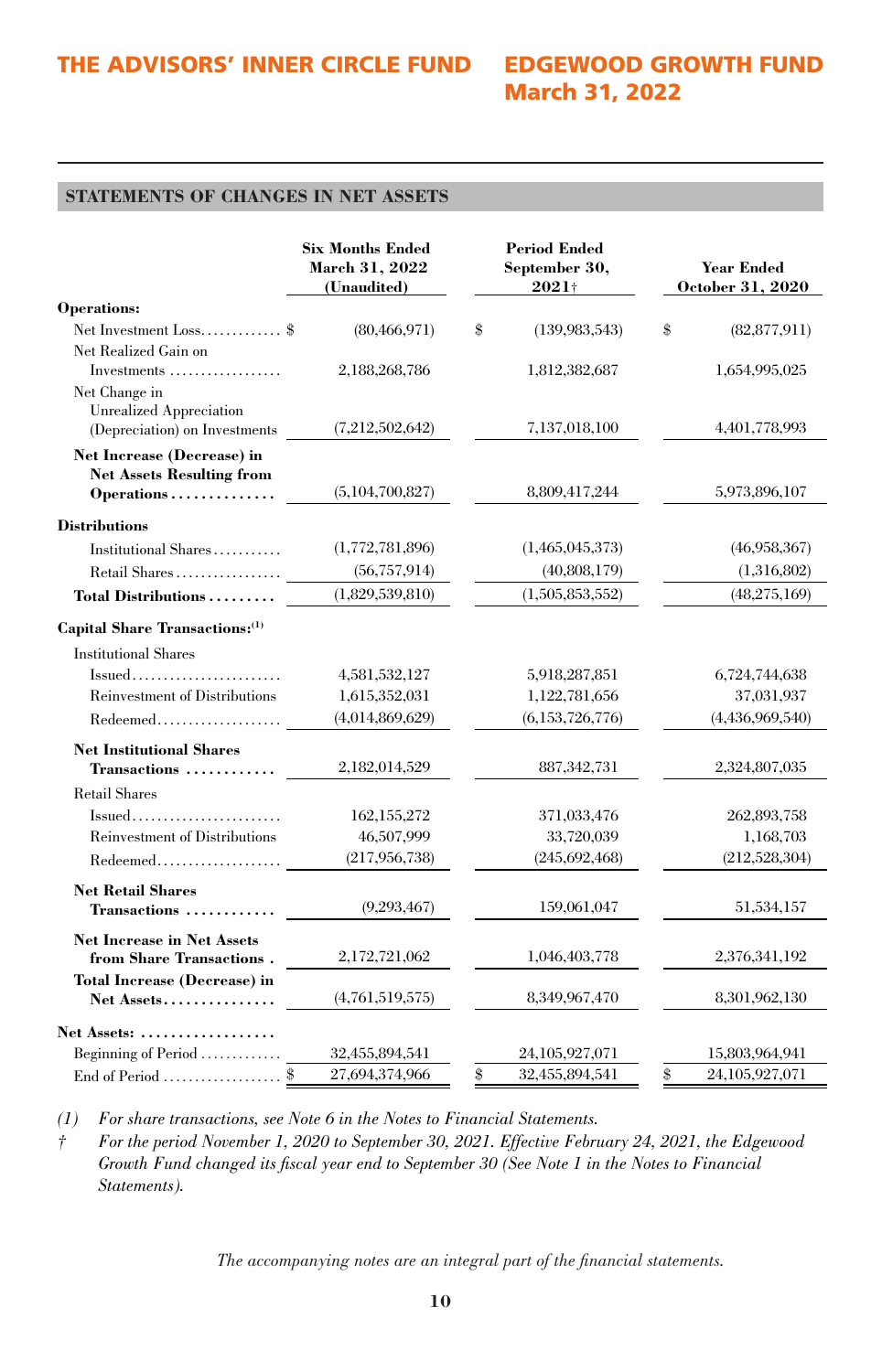#### **FINANCIAL HIGHLIGHTS**

|                                                                                                 |    | <b>Institutional Shares</b>                                    |   |                                           |    |                                      |    |                                      |    |                                      |    |                                      |
|-------------------------------------------------------------------------------------------------|----|----------------------------------------------------------------|---|-------------------------------------------|----|--------------------------------------|----|--------------------------------------|----|--------------------------------------|----|--------------------------------------|
|                                                                                                 |    | <b>Six Months</b><br>Ended<br>March 31,<br>2022<br>(Unaudited) |   | Period<br>Ended<br>September 30,<br>2021^ |    | Year<br>Ended<br>October 31,<br>2020 |    | Year<br>Ended<br>October 31,<br>2019 |    | Year<br>Ended<br>October 31,<br>2018 |    | Year<br>Ended<br>October 31,<br>2017 |
| Net Asset Value, Beginning of<br>Period                                                         | s  | 62.57                                                          | s | 48.33                                     | Ŝ  | 36.09                                | \$ | 32.56                                | 8  | 29.35                                | s  | 22.41                                |
| Income (Loss) from Operations:                                                                  |    |                                                                |   |                                           |    |                                      |    |                                      |    |                                      |    |                                      |
| Net Investment Income<br>$(Loss)^{(1)}$<br>Net Realized and                                     |    | (0.15)                                                         |   | (0.27)                                    |    | (0.17)                               |    | (0.10)                               |    | (0.11)                               |    | (0.09)                               |
| Unrealized Gain (Loss).                                                                         |    | (9.05)                                                         |   | 17.51                                     |    | 12.52                                |    | 5.06                                 |    | 3.70                                 |    | 7.51                                 |
| Total from Operations                                                                           |    | (9.20)                                                         |   | 17.24                                     |    | 12.35                                |    | 4.96                                 |    | 3.59                                 |    | 7.42                                 |
| Dividends and Distributions:                                                                    |    |                                                                |   |                                           |    |                                      |    |                                      |    |                                      |    |                                      |
| Net Investment Income                                                                           |    | $(0.00)*$                                                      |   |                                           |    |                                      |    |                                      |    |                                      |    |                                      |
| Net Realized Gain                                                                               |    | (3.49)                                                         |   | (3.00)                                    |    | (0.11)                               |    | (1.43)                               |    | (0.38)                               |    | (0.48)                               |
| <b>Total Dividends and</b><br>Distributions                                                     |    | (3.49)                                                         |   | (3.00)                                    |    | (0.11)                               |    | (1.43)                               |    | (0.38)                               |    | (0.48)                               |
| Net Asset Value, End of Period                                                                  | s  | 49.88                                                          | S | 62.57                                     | \$ | 48.33                                | \$ | 36.09                                | \$ | 32.56                                | \$ | 29.35                                |
| Total Return†                                                                                   |    | $(15.65\%)$                                                    |   | 36.99%                                    |    | 34.30%                               |    | 16.43%                               |    | 12.37%                               |    | 33.75%                               |
| <b>Ratios and Supplemental</b><br>Data                                                          |    |                                                                |   |                                           |    |                                      |    |                                      |    |                                      |    |                                      |
| Net Assets, End of Period                                                                       | \$ | 26,971,368                                                     | S | 31,517,529                                | \$ | 23,508,881                           | \$ | 15,393,594                           | \$ | 12,789,768                           | s  | 10,290,880                           |
| Ratio of Expenses to Average<br>$Net\,\,Assets$                                                 |    | $1.00\%**$                                                     |   | $1.00\%$ **                               |    | 1.00%                                |    | 1.00%                                |    | 1.00%                                |    | 1.00%                                |
| Ratio of Expenses to Average<br>Net Assets (Excluding<br>Waivers and Fees Paid<br>$Indirectly)$ |    | $1.03\%**$                                                     |   | $1.04\%**$                                |    | 1.04%                                |    | 1.05%                                |    | 1.06%                                |    | 1.07%                                |
| Ratio of Net Investment Loss to                                                                 |    |                                                                |   |                                           |    |                                      |    |                                      |    |                                      |    |                                      |
| Average Net Assets                                                                              |    | $(0.51)\%$ **                                                  |   | $(0.51)\%$ **                             |    | $(0.41)\%$                           |    | $(0.30)\%$                           |    | $(0.32)\%$                           |    | $(0.36)\%$                           |
| Portfolio Turnover Rate                                                                         |    | $18%***$                                                       |   | $14%***$                                  |    | 24%                                  |    | 25%                                  |    | 19%                                  |    | 13%                                  |

**Selected Per Share Data & Ratios For a Share Outstanding Throughout Each Period or Year**

*Return is for the period indicated and has not been annualized. Total return would have been lower had certain expenses not been waived and assumed by the Adviser during the period. Returns shown do not reflect the deduction of taxes that a shareholder would pay on Fund distributions or the redemption of Fund shares.* 

- (1) *Calculated using average shares.*
- \* *Amount represents less than \$0.01 per share.*
- $An nualized$
- $Not$  *Annualized*
- ^ *For the period November 1, 2020 to September 30, 2021. Effective February 24, 2021, the Edgewood Growth Fund changed its fiscal year end to September 30 (See Note 1 in the Notes to Financial Statements).*

*Amounts designated as "—" are \$0 or have been rounded to \$0.*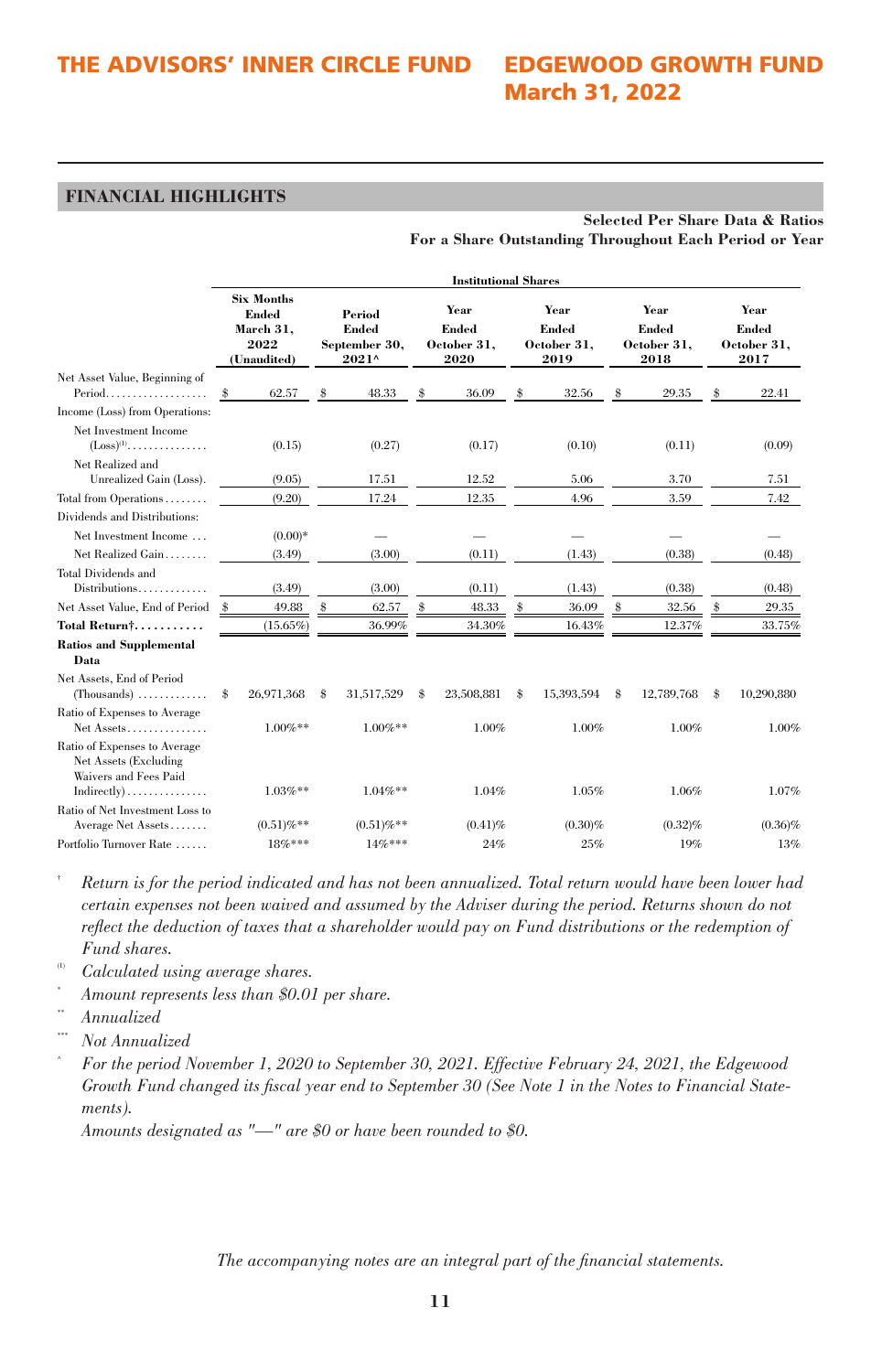#### **FINANCIAL HIGHLIGHTS**

|                                                                                                                             |                                                                |              |   |                                           | <b>Retail Shares</b> |                                      |    |                                      |    |                                      |    |                                      |
|-----------------------------------------------------------------------------------------------------------------------------|----------------------------------------------------------------|--------------|---|-------------------------------------------|----------------------|--------------------------------------|----|--------------------------------------|----|--------------------------------------|----|--------------------------------------|
|                                                                                                                             | <b>Six Months</b><br>Ended<br>March 31,<br>2022<br>(Unaudited) |              |   | Period<br>Ended<br>September 30,<br>2021^ |                      | Year<br>Ended<br>October 31,<br>2020 |    | Year<br>Ended<br>October 31,<br>2019 |    | Year<br>Ended<br>October 31,<br>2018 |    | Year<br>Ended<br>October 31,<br>2017 |
| Net Asset Value, Beginning of<br>Period                                                                                     | s                                                              | 59.13        | Ŝ | 45.98                                     | Ŝ                    | 34.48                                | \$ | 31.30                                | 8  | 28.33                                | s  | 21.74                                |
| Income (Loss) from Operations:                                                                                              |                                                                |              |   |                                           |                      |                                      |    |                                      |    |                                      |    |                                      |
| Net Investment Income<br>$(Loss)^{(1)}$<br>Net Realized and                                                                 |                                                                | (0.25)       |   | (0.45)                                    |                      | (0.32)                               |    | (0.22)                               |    | (0.23)                               |    | (0.19)                               |
| Unrealized Gain (Loss).                                                                                                     |                                                                | (8.51)       |   | 16.60                                     |                      | 11.93                                |    | 4.83                                 |    | 3.58                                 |    | 7.26                                 |
| Total from Operations                                                                                                       |                                                                | (8.76)       |   | 16.15                                     |                      | 11.61                                |    | 4.61                                 |    | 3.35                                 |    | 7.07                                 |
| Dividends and Distributions:                                                                                                |                                                                |              |   |                                           |                      |                                      |    |                                      |    |                                      |    |                                      |
| Net Investment Income                                                                                                       |                                                                |              |   |                                           |                      |                                      |    |                                      |    |                                      |    |                                      |
| Net Realized Gain                                                                                                           |                                                                | (3.49)       |   | (3.00)                                    |                      | (0.11)                               |    | (1.43)                               |    | (0.38)                               |    | (0.48)                               |
| <b>Total Dividends and</b><br>Distributions                                                                                 |                                                                | (3.49)       |   | (3.00)                                    |                      | (0.11)                               |    | (1.43)                               |    | (0.38)                               |    | (0.48)                               |
| Net Asset Value, End of Period                                                                                              | s                                                              | 46.88        | S | 59.13                                     | \$                   | 45.98                                | \$ | 34.48                                | \$ | 31.30                                | \$ | 28.33                                |
| Total Return†                                                                                                               |                                                                | $(15.82\%)$  |   | 36.48%                                    |                      | 33.75%                               |    | 15.96%                               |    | 11.97%                               |    | 33.17%                               |
| <b>Ratios and Supplemental</b><br>Data                                                                                      |                                                                |              |   |                                           |                      |                                      |    |                                      |    |                                      |    |                                      |
| Net Assets, End of Period<br>$(Thomasands) \ldots \ldots \ldots$                                                            | \$                                                             | 723,007      | s | 938,366                                   | \$                   | 597,046                              | \$ | 410,371                              | 8  | 429,537                              | s  | 508,244                              |
| Ratio of Expenses to Average<br>$Net\,\,Assets$                                                                             |                                                                | $1.40\%*$    |   | $1.40\%$ *                                |                      | 1.40%                                |    | 1.40%                                |    | 1.40%                                |    | 1.40%                                |
| Ratio of Expenses to Average<br>Net Assets (Excluding<br>Waivers and Fees Paid<br>$Indirectly) \ldots \ldots \ldots \ldots$ |                                                                | $1.43\%*$    |   | $1.44\%*$                                 |                      | 1.44%                                |    | 1.45%                                |    | 1.46%                                |    | 1.47%                                |
| Ratio of Net Investment Loss to                                                                                             |                                                                |              |   |                                           |                      |                                      |    |                                      |    |                                      |    |                                      |
| Average Net Assets                                                                                                          |                                                                | $(0.91)\%$ * |   | $(0.91)\%$ *                              |                      | $(0.80)\%$                           |    | (0.68)%                              |    | (0.73)%                              |    | (0.75)%                              |
| Portfolio Turnover Rate                                                                                                     |                                                                | $18%***$     |   | $14%$ **                                  |                      | 24%                                  |    | 25%                                  |    | 19%                                  |    | 13%                                  |

**Selected Per Share Data & Ratios For a Share Outstanding Throughout Each Period or Year**

† *Return is for the period indicated and has not been annualized. Total return would have been lower had certain expenses not been waived and assumed by the Adviser during the period. Returns shown do not reflect the deduction of taxes that a shareholder would pay on Fund distributions or the redemption of Fund shares.* 

(1) *Calculated using average shares.* 

\* *Annualized*

^

 $Not$  *Annualized* 

*For the period November 1, 2020 to September 30, 2021. Effective February 24, 2021, the Edgewood Growth Fund changed its fiscal year end to September 30 (See Note 1 in the Notes to Financial Statements).*

 *Amounts designated as "—" are \$0 or have been rounded to \$0.*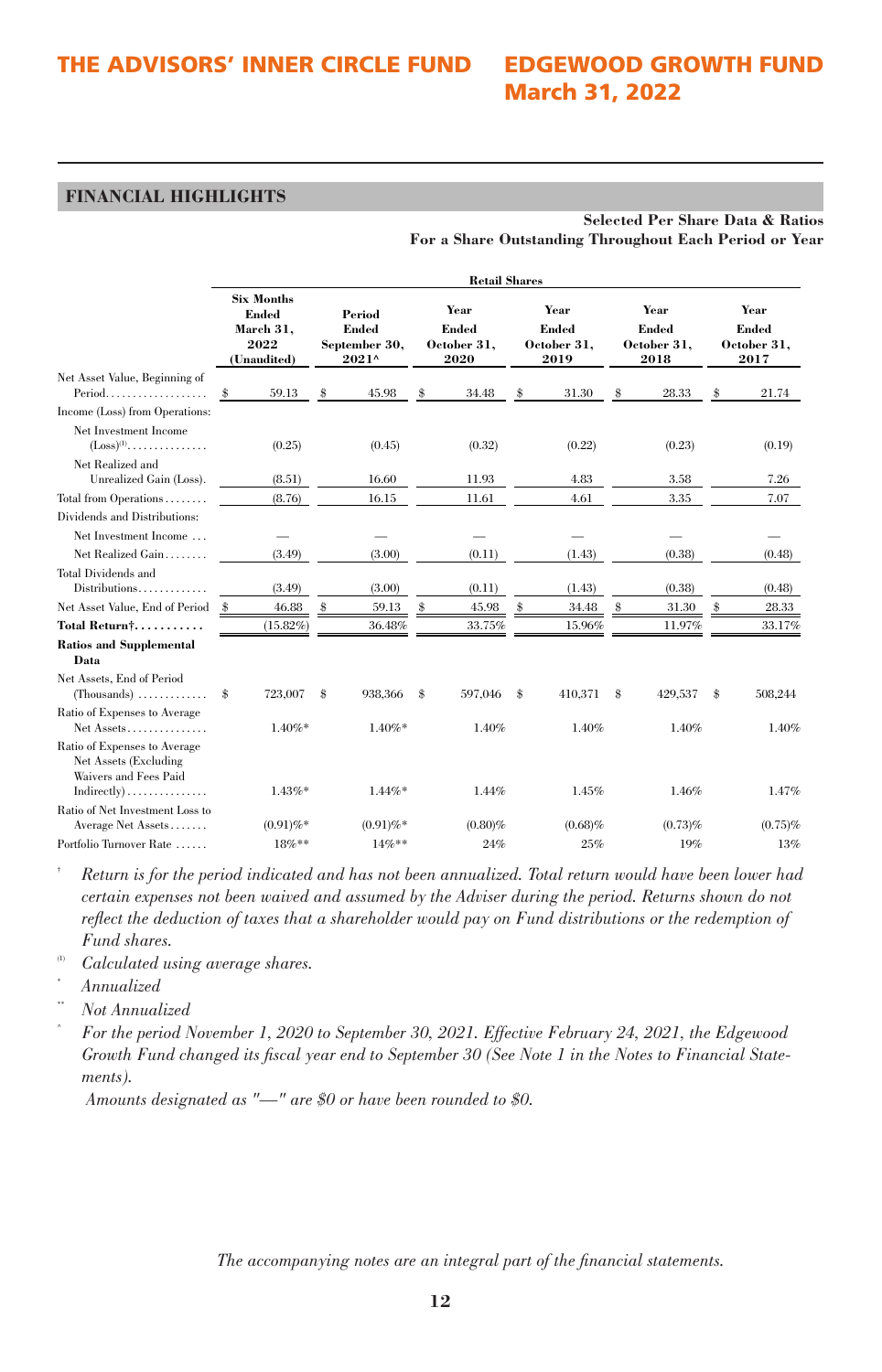#### **NOTES TO THE FINANCIAL STATEMENTS**

#### **1. Organization:**

**The Advisors' Inner Circle Fund** (the "Trust") is organized as a Massachusetts business trust under an Amended and Restated Agreement and Declaration of Trust dated February 18, 1997. The Trust is registered under the Investment Company Act of 1940, as amended, as an open-end management investment company with 39 funds. The financial statements herein are those of the Edgewood Growth Fund (the "Fund") which offers two classes of shares: Institutional Shares and Retail Shares. The Fund is non-diversified and its investment objective is to provide longterm growth of capital. The financial statements of the remaining funds of the Trust are presented separately. The assets of each fund of the Trust are segregated, and a shareholder's interest is limited to the fund of the Trust in which shares are held.

Effective February 24, 2021, the Fund changed its fiscal year end to September 30. The previous fiscal year end was October 31.

#### **2. Significant Accounting Policies:**

The following are significant accounting policies, which are consistently followed in the preparation of the financial statements of the Fund. The Fund is an investment company that applies the accounting and reporting guidance issued in Topic 946 by the U.S. Financial Accounting Standards Board ("FASB").

*Use of Estimates —* The preparation of financial statements in conformity with U.S. generally accepted accounting principles ("U.S. GAAP") requires management to make estimates and assumptions that affect the fair value of assets, the reported amount of assets and liabilities and disclosure of contingent assets and liabilities at the date of the financial statements and the reported amounts of increases and decreases in net assets from operations during the reporting period. Actual results could differ from those estimates and such differences could be material.

*Security Valuation —* Securities listed on a securities exchange, market or automated quotation system for which quotations are readily available (except for securities traded on NASDAQ), including securities traded over the counter, are valued at the last quoted sale price on an exchange or market (foreign or domestic) on which they are traded on the valuation date (or at approximately 4:00 pm ET if a security's primary exchange is normally open at that time), or, if there is no such reported sale, at the most recent quoted bid price. For securities traded on NASDAQ, the NASDAQ Official Closing Price will be used. If available, debt securities are priced based upon valuations provided by independent, third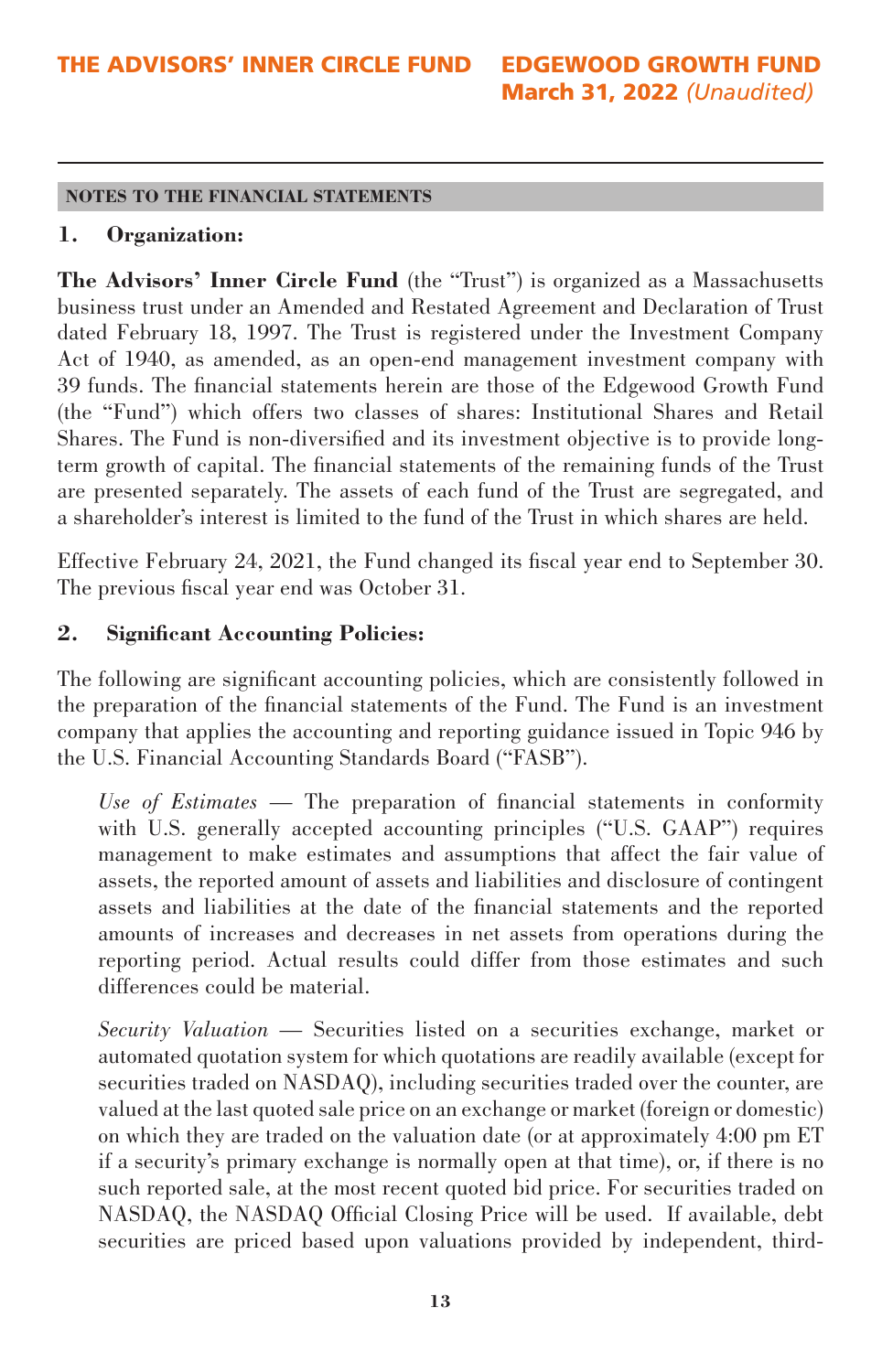party pricing agents. Such values generally reflect the last reported sales price if the security is actively traded. The third-party pricing agents may also value debt securities at an evaluated bid price by employing methodologies that utilize actual market transactions, broker-supplied valuations, or other methodologies designed to identify the market value for such securities. Such methodologies generally consider such factors as security prices, yields, maturities, call features, ratings and developments relating to specific securities in arriving at valuations. On the first day a new debt security purchase is recorded, if a price is not available on the automated pricing feeds from our primary and secondary pricing vendors nor is it available from an independent broker, the security may be valued at its purchase price. Each day thereafter, the debt security will be valued according to the Fund's Fair Value Procedures until an independent source can be secured.

All investment companies held in the Fund's portfolio are valued at the published net asset value.

Securities for which market prices are not "readily available" are valued in accordance with Fair Value Procedures established by the Fund's Board of Trustees (the "Board"). The Fund's Fair Value Procedures are implemented through a Fair Value Committee (the "Committee") designated by the Board. Some of the more common reasons that may necessitate that a security be valued using Fair Value Procedures include: the security's trading has been halted or suspended; the security has been de-listed from a national exchange; the security's primary trading market is temporarily closed at a time when under normal conditions it would be open; the security has not been traded for an extended period of time; the security's primary pricing source is not able or willing to provide a price; or trading of the security is subject to local government-imposed restrictions. When a security is valued in accordance with the Fair Value Procedures, the Committee will determine the value after taking into consideration relevant information reasonably available to the Committee. As of March 31, 2022, there were no securities valued in accordance with the Fair Value Procedures.

In accordance with the authoritative guidance on fair value measurements and disclosure under U.S. GAAP, the Fund discloses fair value of its investments in a hierarchy that prioritizes the inputs to valuation techniques used to measure the fair value. The objective of a fair value measurement is to determine the price that would be received to sell an asset or paid to transfer a liability in an orderly transaction between market participants at the measurement date (an exit price). Accordingly, the fair value hierarchy gives the highest priority to quoted prices (unadjusted) in active markets for identical assets or liabilities (Level 1) and the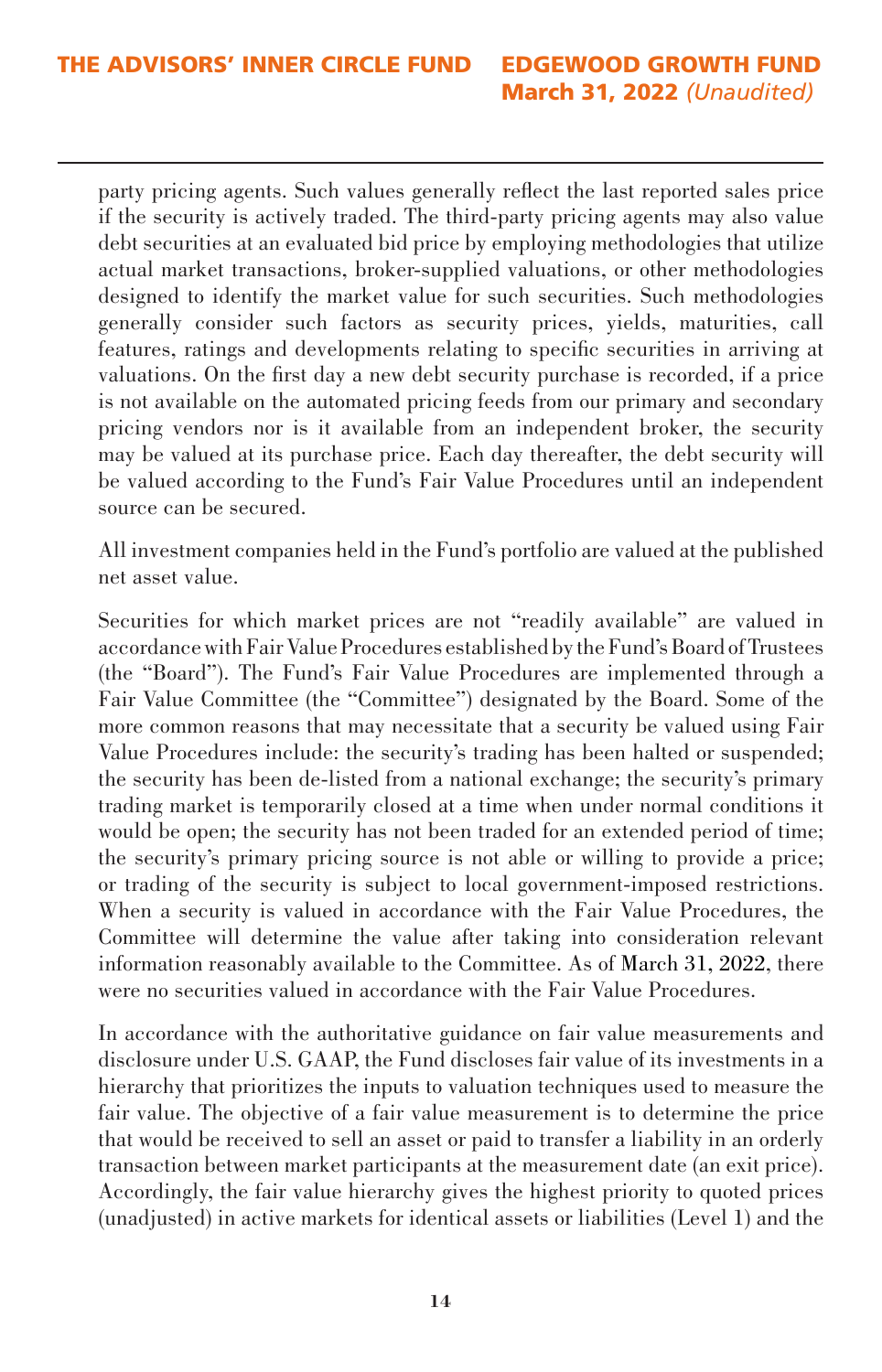lowest priority to unobservable inputs (Level 3). The three levels of the fair value hierarchy are described below:

- Level 1 Unadjusted quoted prices in active markets for identical, unrestricted assets or liabilities that the Fund has the ability to access at the measurement date;
- Level 2 Other significant observable inputs (includes quoted prices for similar securities, interest rates, prepayment speed, credit risk, referenced indices, quoted prices in inactive markets, adjusted quoted prices in active markets, etc.); and
- Level 3 Prices, inputs or proprietary modeling techniques which are both significant to the fair value measurement and unobservable (supported by little or no market activity).

Investments are classified within the level of the lowest significant input considered in determining fair value. Investments classified within Level 3 whose fair value measurement considers several inputs may include Level 1 or Level 2 inputs as components of the overall fair value measurement.

For the six months ended March 31, 2022, there have been no significant changes to the Fund's fair value methodologies.

*Security Transactions and Investment Income —* Security transactions are accounted for on trade date for financial reporting purposes. Costs used in determining realized gains and losses on the sale of investment securities are based on the specific identification method. Dividend income is recorded on the ex-dividend date. Interest income is recognized on the accrual basis.

*Investments in REITs —* With respect to the Fund, dividend income is recorded based on the income included in distributions received from the REIT investments using published REIT reclassifications including some management estimates when actual amounts are not available. Distributions received in excess of this estimated amount are recorded as a reduction of the cost of investments or reclassified to capital gains. The actual amounts of income, return of capital, and capital gains are only determined by each REIT after its fiscal year-end, and may differ from the estimated amounts.

*Repurchase Agreements —* The Fund may invest in tri-party repurchase agreements. Securities held as collateral for tri-party repurchase agreements are maintained in a segregated account by the broker's custodian bank. Provisions of the repurchase agreements require that the market value of the collateral, including accrued interest thereon, is sufficient in the event of default of the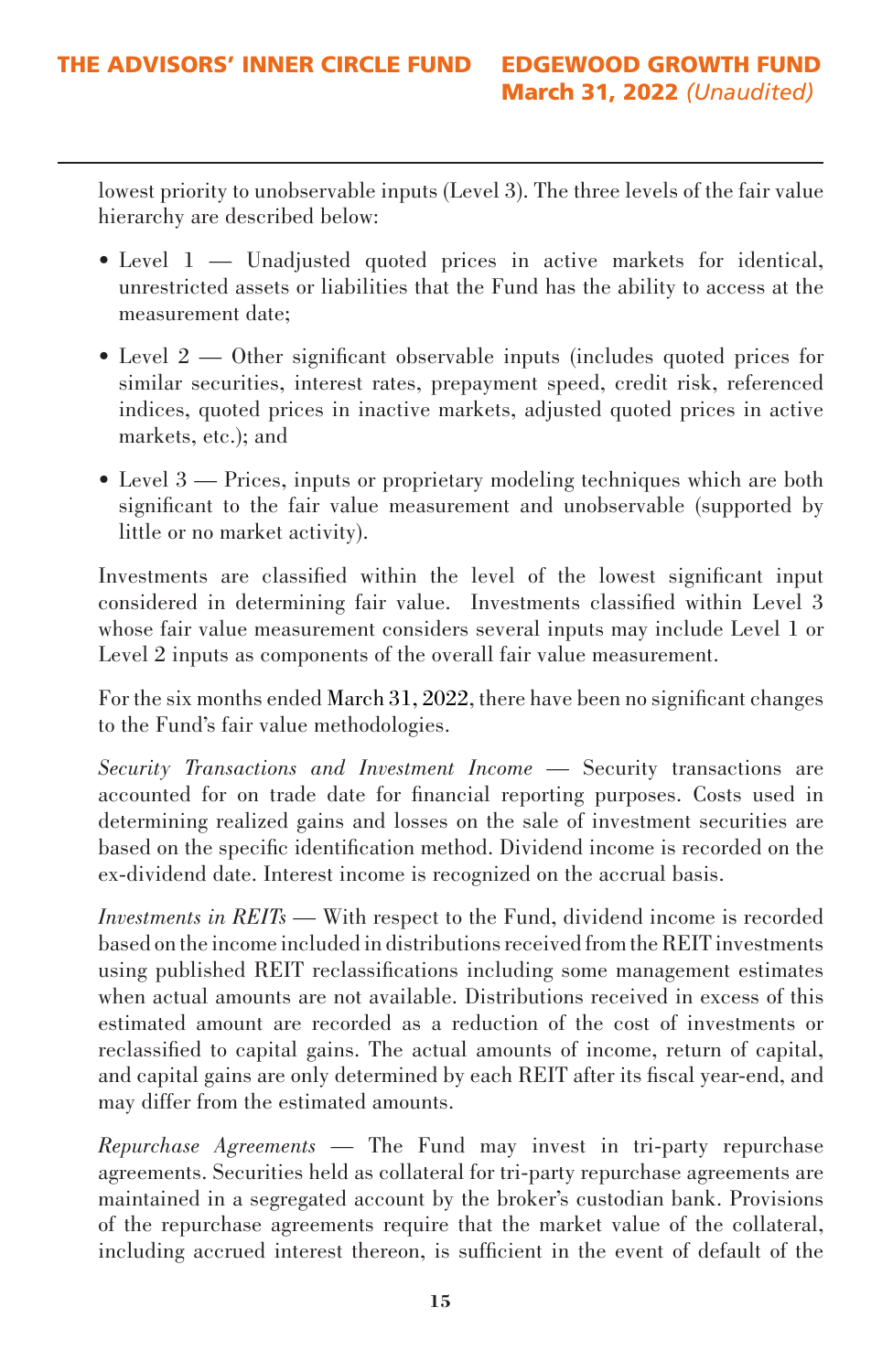counterparty. Such collateral will be cash, debt securities issued or guaranteed by the U.S. Government, securities that at the time of the repurchase agreement is entered into are rated in the highest category by a nationally recognized statistical rating organization ("NRSRO") or unrated securities that are of comparable quality to securities that are rated in the highest category by an NRSRO, as determined by the Adviser. If the counterparty defaults and the value of the collateral declines or if the counterparty enters into an insolvency proceeding, realization and/or retention of the collateral by the Fund may be delayed or limited. As of March 31, 2022, the Fund did not have any open repurchase agreements.

*Federal Income Taxes —* It is the Fund's intention to continue to qualify as a regulated investment company for Federal income tax purposes by complying with the appropriate provisions of Subchapter M of the Internal Revenue Code of 1986, as amended, and to distribute substantially all of its income to its shareholders. Accordingly, no provision for Federal income taxes has been made in the financial statements.

The Fund evaluates tax positions taken or expected to be taken in the course of preparing the Fund's tax returns to determine whether it is "more-likely-thannot" (i.e., greater than 50-percent) that each tax position will be sustained upon examination by a taxing authority based on the technical merits of the position. Tax positions not deemed to meet the more-likely-than-not threshold are recorded as a tax benefit or expense in the current year. The Fund did not record any tax provision in the current period. However, management's conclusions regarding tax positions taken may be subject to review and adjustment at a later date based on factors including, but not limited to, examination by tax authorities (i.e., the last 3 open tax year ends, as applicable), on-going analysis of and changes to tax laws, regulations and interpretations thereof.

As of and during the six months ended March 31, 2022, the Fund did not have a liability for any interest or penalties related to unrecognized tax benefits. The Fund recognizes interest and penalties, if any, related to unrecognized tax benefits as income tax expense in the Statement of Operations. During the six months ended March 31, 2022, the Fund did not incur any interest or penalties.

*Expenses —* Expenses that are directly related to the Fund are charged to the Fund. Other operating expenses of the Trust are prorated to the funds based on the number of funds and/or relative daily net assets.

*Classes —* Class specific expenses are borne by that class of shares. Income, realized and unrealized gains/losses, and non-class specific expenses are allocated to the respective class on the basis of relative daily net assets.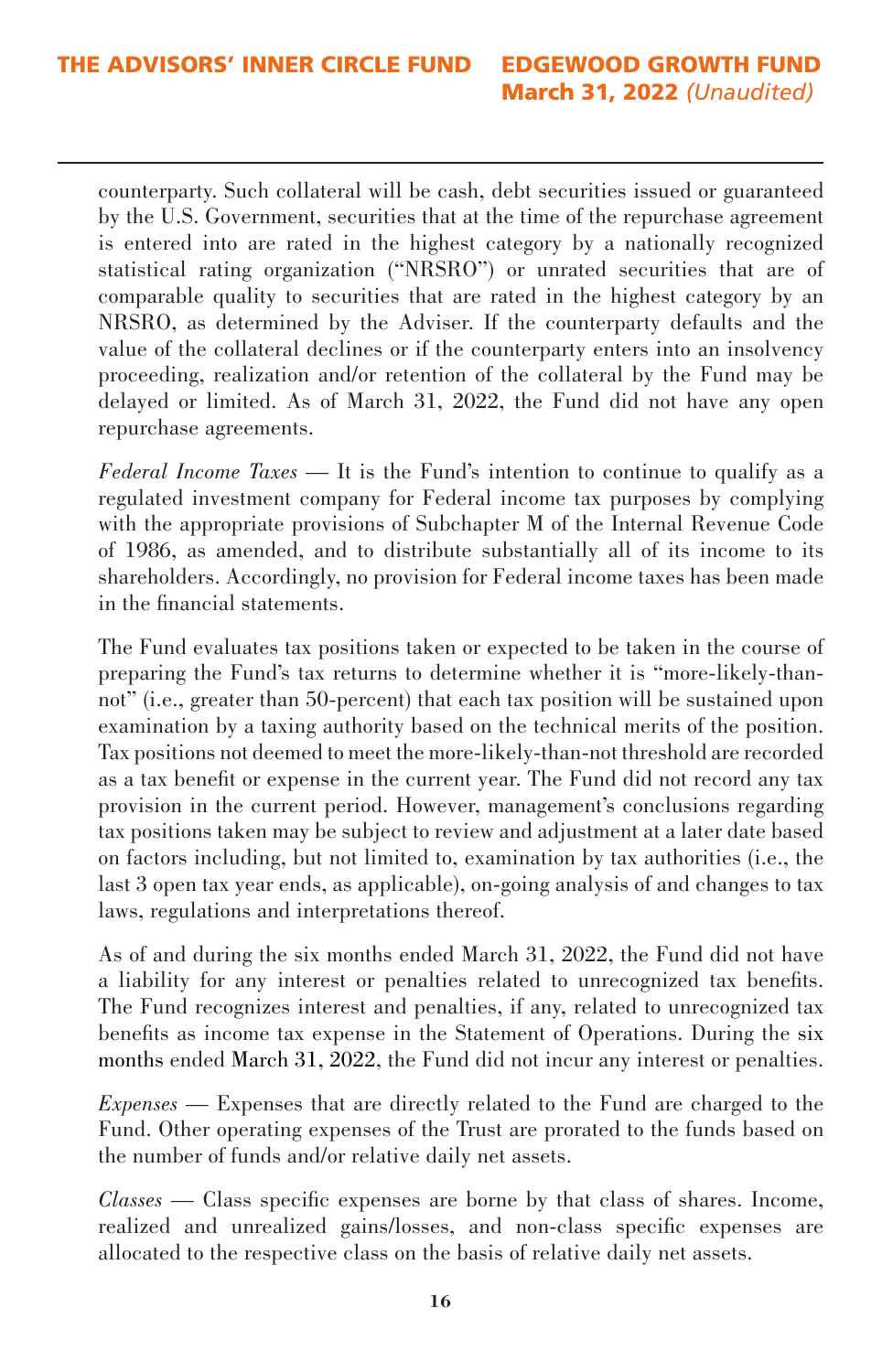*Dividends and Distributions to Shareholders —* Dividends from net investment income and distributions from net realized capital gains, if any, are declared and paid annually by the Fund.

# **3. Transactions with Affiliates:**

Certain officers of the Trust are also employees of SEI Investments Global Funds Services (the "Administrator"), a wholly owned subsidiary of SEI Investments Company, and/or SEI Investments Distribution Co. (the "Distributor"). Such officers are paid no fees by the Trust, other than the Chief Compliance Officer ("CCO") as described below, for serving as officers of the Trust.

A portion of the services provided by the CCO and his staff, whom are employees of the Administrator, are paid for by the Trust as incurred. The services include regulatory oversight of the Trust's Advisors and service providers as required by SEC regulations. The CCO's services and fees have been approved by and are reviewed by the Board.

# **4. Administration, Distribution, Shareholder Servicing, Transfer Agent and Custodian Agreements:**

The Fund and the Administrator are parties to an Administration Agreement under which the Administrator provides administrative services to the Fund. For these services, the Administrator is paid an asset-based fee, which will vary depending on the number of share classes and the average daily net assets of the Fund. For the six months ended March 31, 2022, the Fund incurred \$2,867,484 for these services.

The Fund has adopted the Distribution Plan (the "Plan") for the Retail Shares. Under the Plan, the Distributor, or third parties that enter into agreements with the Distributor, may receive up to 0.25% of the Fund's average daily net assets attributable to Retail Shares as compensation for distribution services. The Distributor will not receive any compensation for the distribution of Institutional Shares of the Fund.

The Fund has entered into shareholder servicing agreements with third-party service providers pursuant to which the service providers provide certain shareholder services to Fund shareholders (the "Service Plan") for the Retail Shares. Under the Service Plan, the Fund may pay service providers a fee at a rate of up to 0.25% annually of the average daily net assets attributable to Retail Shares, subject to the arrangement for provision of shareholder and administrative services. For the six months ended March 31, 2022, the Fund's Retail Shares incurred \$654,927 of shareholder servicing fees, an effective rate of 0.15%.

DST Systems, Inc. serves as the transfer agent and dividend disbursing agent for the Fund under a transfer agency agreement with the Trust. For the six months ended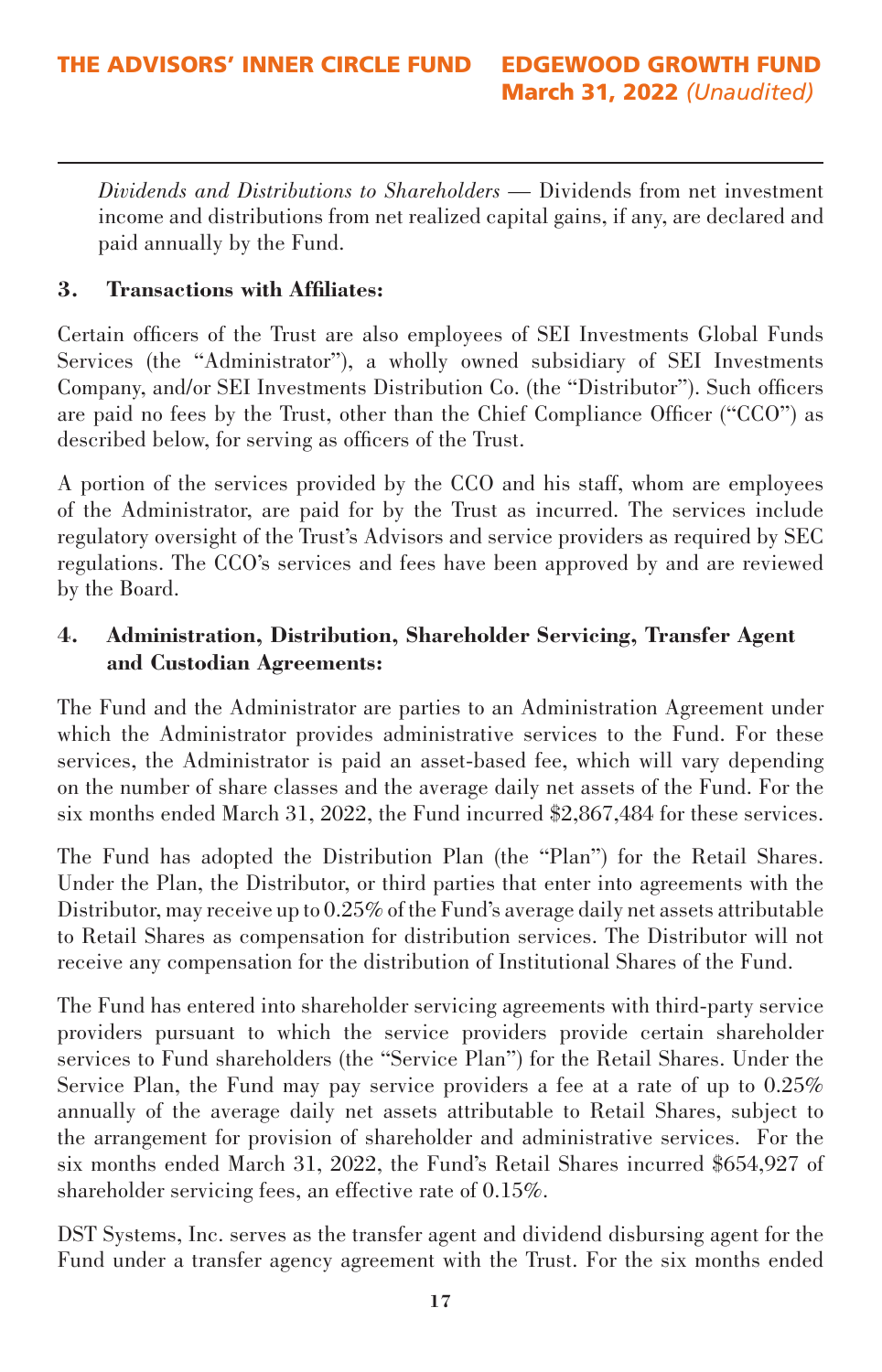March 31, 2022, the Fund earned cash management credits of \$9,082 which were used to offset transfer agent expenses. This amount is listed as "Fees Paid Indirectly" on the Statement of Operations.

U.S. Bank, N.A. acts as custodian (the "Custodian") for the Fund. The Custodian plays no role in determining the investment policies of the Fund or which securities are to be purchased or sold by the Fund.

### **5. Investment Advisory Agreement:**

Under the terms of an investment advisory agreement, Edgewood Management LLC (the "Adviser") provides investment advisory services to the Fund at a fee, which is calculated daily and paid twice per month at an annual rate of 1.00% of the Fund's average daily net assets. The Adviser has contractually agreed to waive fees and reimburse expenses to the extent necessary to keep the Institutional Shares' total annual operating expenses (excluding interest, taxes, brokerage commissions, acquired fund fees and expenses, and extraordinary expenses) from exceeding an amount equal to the management fees payable to the Adviser through January 31, 2023. The Adviser has contractually agreed to waive fees and reimburse expenses to the extent necessary to keep the Retail Shares' total annual operating expenses (excluding interest, taxes, brokerage commissions, acquired fund fees and expenses, and extraordinary expenses) to an amount equal to the sum of the management fees, and, to the extent incurred, distribution (12b-1) fees and shareholder servicing fees, until January 31, 2023. Refer to "Waiver of Investment Advisory Fees" on the Statement of Operations for fees waived for the six months ended March 31, 2022. In addition, the Adviser may receive from the Fund the difference between the Total Annual Fund Operating Expenses (not including excluded expenses) and the contractual expense limit to recoup all or a portion of its prior fee waivers or expense reimbursements made during the three-year period preceding the recoupment if at any point Total Annual Fund Operating Expenses (not including excluded expenses) are below the contractual expense limit (i) at the time of the fee waiver and/or expense reimbursement and (ii) at the time of the recoupment. At March 31, 2022, there were no previously waived and reimbursed fees subject to recoupment.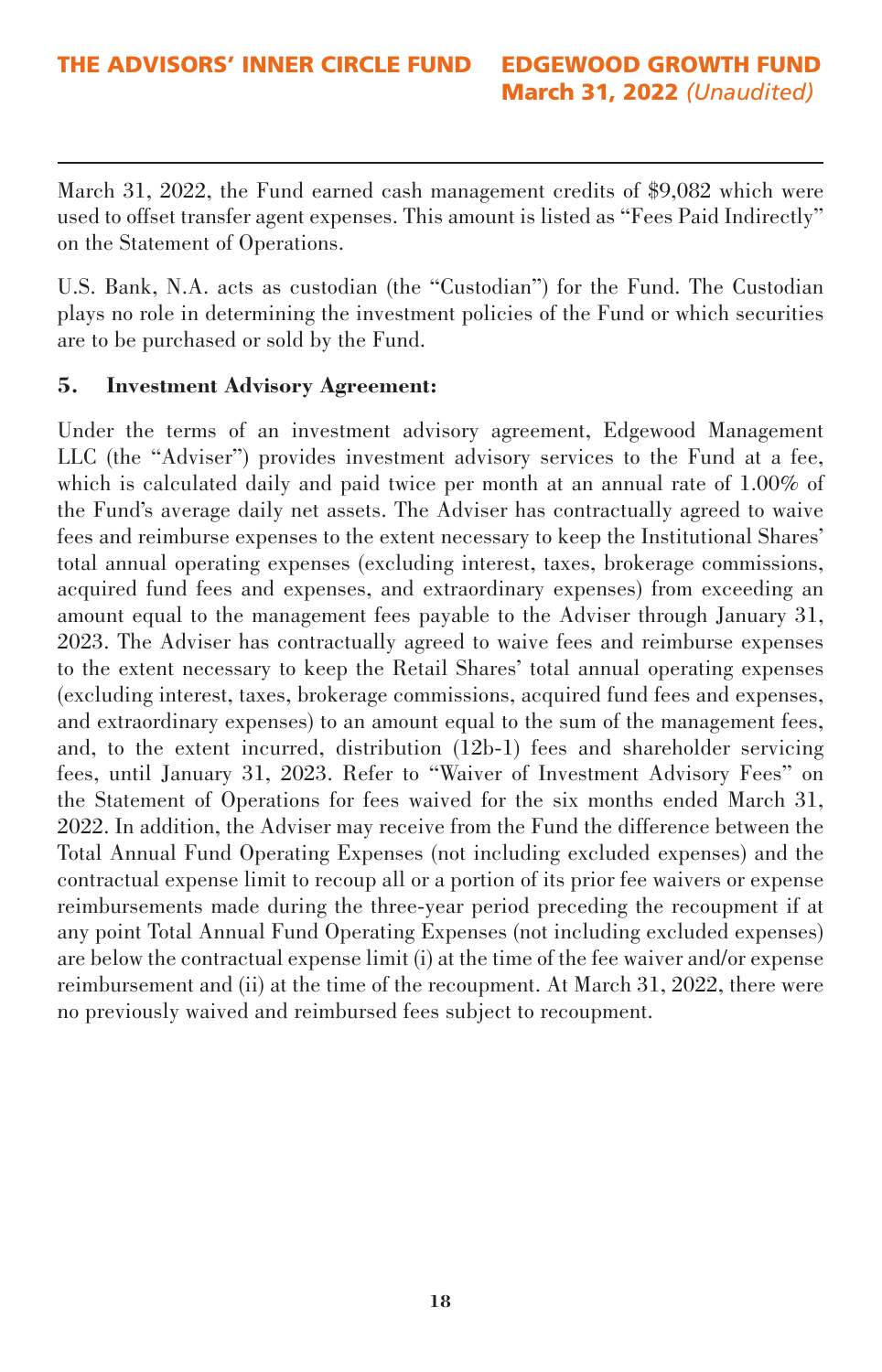#### **6. Share Transactions:**

|                                                           | <b>Six Months Ended</b><br>March 31, 2022<br>(Unaudited) | <b>Period Ended</b><br>September 30,<br>$2021*$ | Year Ended<br>October 31, 2020 |
|-----------------------------------------------------------|----------------------------------------------------------|-------------------------------------------------|--------------------------------|
| <b>Share Transactions:</b>                                |                                                          |                                                 |                                |
| <b>Institutional Shares</b>                               |                                                          |                                                 |                                |
| $Is sued. \ldots \ldots \ldots$                           | 81,829,449                                               | 103,936,256                                     | 166, 165, 794                  |
| Reinvested                                                | 26,886,685                                               | 21,750,904                                      | 966,387                        |
| $Redeemed \ldots \ldots$                                  | (71,681,583)                                             | (108, 391, 304)                                 | (107, 251, 462)                |
| <b>Net Institutional</b><br><b>Shares Transactions.</b>   | 37,034,551                                               | 17,295,856                                      | 59,880,719                     |
|                                                           | <b>Six Months Ended</b><br>March 31, 2022<br>(Unaudited) | <b>Period Ended</b><br>September 30,<br>$2021*$ | Year Ended<br>October 31, 2020 |
| <b>Share Transactions:</b>                                |                                                          |                                                 |                                |
| <b>Retail Shares</b>                                      |                                                          |                                                 |                                |
| $I$ ssued                                                 | 2,967,866                                                | 6,797,328                                       | 6,591,208                      |
| Reinvested                                                | 822,714                                                  | 689,149                                         | 31,949                         |
| $Redeemed \ldots \ldots$                                  | (4,235,950)                                              | (4,602,227)                                     | (5,541,625)                    |
| <b>Net Retail Shares</b>                                  |                                                          |                                                 |                                |
| Transactions                                              | (445,370)                                                | 2,884,250                                       | 1,081,532                      |
| <b>Total Net Increase in</b><br><b>Share Transactions</b> | 36,589,181                                               | 20,180,106                                      | 60,962,251                     |

\* For the period from November 1, 2020 to September 30, 2021.

# **7. Investment Transactions:**

For the six months ended March 31, 2022, the Fund made purchases of \$5,720,381,270 and sales of \$5,497,859,167 of investment securities other than long-term U.S. Government and short-term securities. The Fund had no purchases or sales of longterm U.S. Government securities.

# **8. Federal Tax Information:**

The amount and character of income and capital gain distributions to be paid, if any, are determined in accordance with Federal income tax regulations, which may differ from U.S. GAAP. As a result, net investment income (loss) and net realized gain (loss) on investment transactions for a reporting period may differ significantly from distributions during such period. These book/tax differences may be temporary or permanent. The permanent differences primarily consist of reclassification of long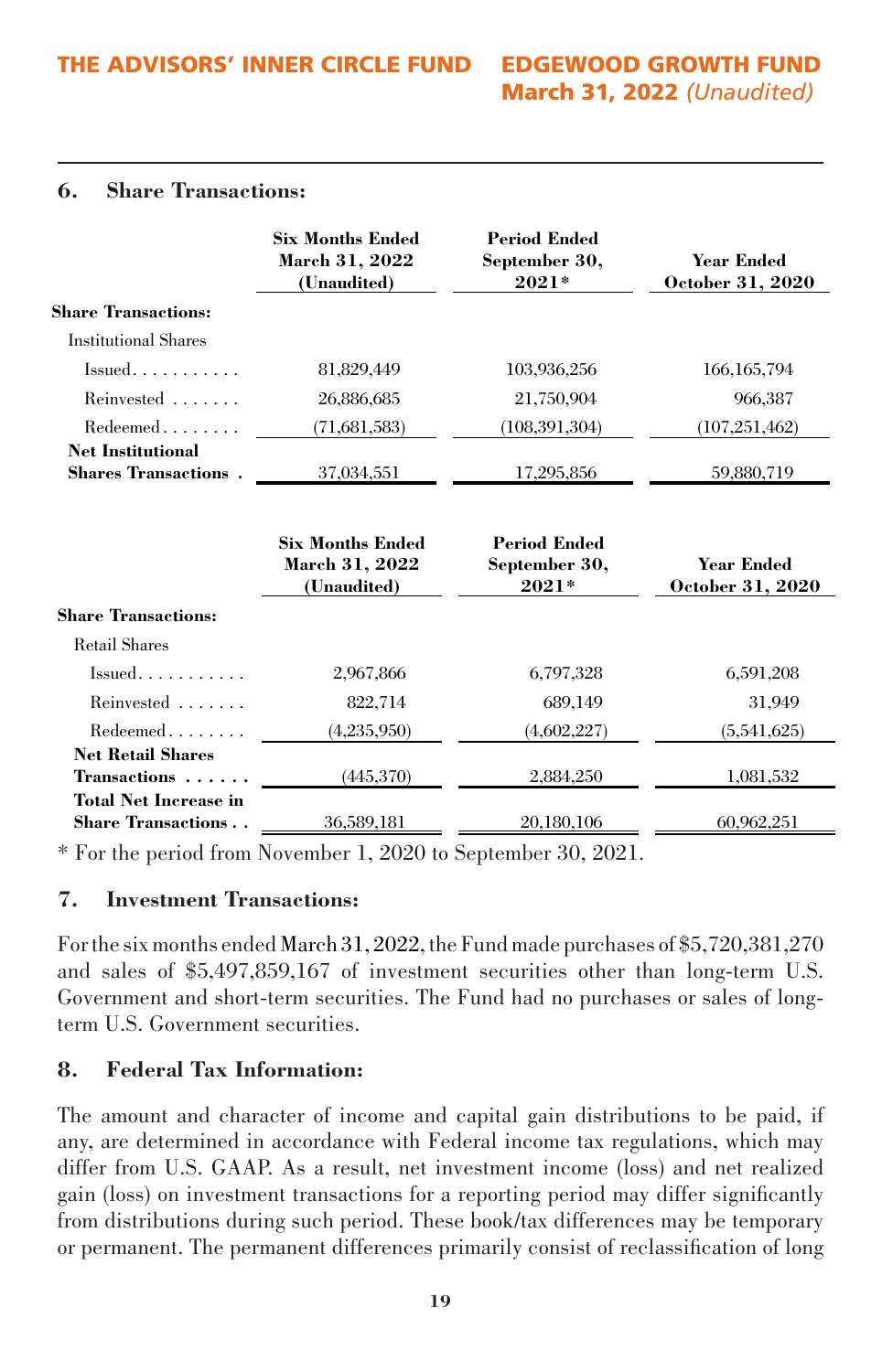term capital gain distribution on REITs and net operating loss offset against short term capital gains. The permanent difference that is credited or charged to Paid-in Capital and Distributable Earnings as of September 30, 2021 is primarily related to deemed distributions due to shareholder redemptions that have been reclassified to (from) the following accounts.:

|                 | <b>Distributable Earnings</b> |
|-----------------|-------------------------------|
| Paid-in Capital | (Loss)                        |
| \$131,902,553   | \$(131,902,553)               |

The tax character of dividends and distributions declared during the period/fiscal years ended September 30, 2021, October 31, 2020 and October 31, 2019 were as follows:

|      | <b>Ordinary</b> | Long-Term           |                  |
|------|-----------------|---------------------|------------------|
|      | Income          | <b>Capital Gain</b> | Total            |
| 2021 | \$232,876,098   | \$1,272,977,454     | \$1,505,853,552  |
| 2020 | \$              | 48.275.169          | 48.275.169<br>\$ |
| 2019 | \$53,085,171    | \$519,503,487       | \$572,588,658    |

As of September 30, 2021, the components of Distributable Earnings on a tax basis were as follows:

| \$ | 79,454,385     |
|----|----------------|
|    | 1.426.902.138  |
|    |                |
|    | 18,399,510,088 |
| Я  | 19,905,866,613 |
|    |                |

The Federal tax cost and aggregate gross unrealized appreciation and depreciation on investments held by the Fund at March 31, 2022 were as follows:

|                            | <b>Aggregate Gross</b>     | <b>Aggregate Gross</b>     |                                       |
|----------------------------|----------------------------|----------------------------|---------------------------------------|
| Federal<br><b>Tax Cost</b> | Unrealized<br>Appreciation | Unrealized<br>Depreciation | <b>Net Unrealized</b><br>Appreciation |
| \$17,427,668,689           | \$11,644,381,270           | \$(412,395,699)            | \$11,231,985,571                      |
|                            |                            |                            |                                       |

#### **9. Concentration/Risks:**

The Fund's investment strategy often results in a core group of stocks of companies that it believes hold the most growth potential. As a result, poor performance or adverse economic events affecting one or more of these companies could have a greater impact on the Fund than it would on another mutual fund with a broader range of investments.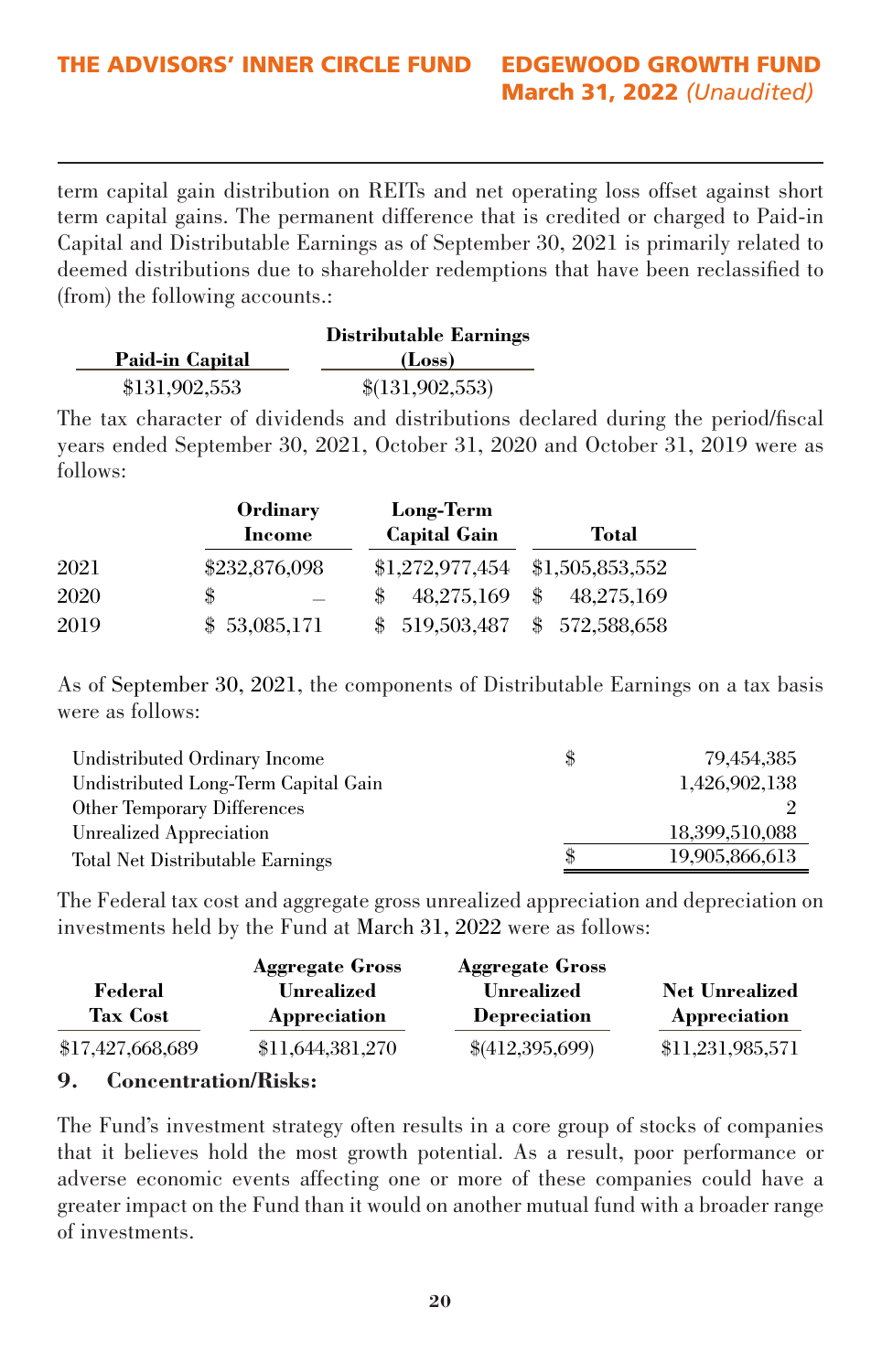Equity Risk – Since it purchases equity securities, the Fund is subject to the risk that stock prices will fall over short or extended periods of time. Historically, the equity markets have moved in cycles, and the value of the Fund's equity securities may fluctuate drastically from day-to-day. Individual companies may report poor results or be negatively affected by industry and/or economic trends and developments. The prices of securities issued by such companies may suffer a decline in response. These factors contribute to price volatility, which is the principal risk of investing in the Fund.

Non-Diversification Risk – The Fund is non-diversified and its investment strategy often results in a core group of stocks of companies that it believes hold the most growth potential. As a result, poor performance or adverse economic events affecting one or more of these companies could have a greater impact on the Fund than it would on another mutual fund with a broader range of investments.

Small- and Medium-Capitalization Company Risk – To the extent that the Fund invests in small- and medium-capitalization companies, the Fund may be subject to additional risk. The small- and medium-capitalization companies in which the Fund may invest may be more vulnerable to adverse business or economic events than larger, more established companies. In particular, investments in these small and mid-sized companies may pose additional risks, including liquidity risk, because these companies tend to have limited product lines, markets and financial resources, and may depend upon a relatively small management group. Therefore, small and mid-cap stocks may be more volatile than those of larger companies. These securities may be traded over-the-counter or listed on an exchange.

Foreign Company Risk – When the Fund invests in foreign securities, it will be subject to risks not typically associated with domestic securities. Although American Depositary Receipts ("ADRs") are an alternative to directly purchasing the underlying foreign securities in their national markets and currencies, they are also subject to many of the risks associated with investing directly in foreign securities. Foreign investments can be riskier and more volatile than investments in the United States. Adverse political and economic developments or changes in the value of foreign currency can make it difficult for the Fund to sell its securities and could reduce the value of your shares. Securities of foreign companies may not be registered with the SEC and foreign companies are generally not subject to the regulatory controls imposed on U.S. issuers and, as a consequence, there is generally less publically available information about foreign securities than is available about domestic securities. Income from foreign securities owned by the Fund may be reduced by a withholding tax at the source, which tax would reduce income received from the securities comprising the portfolio. Foreign securities may also be more difficult to value than securities of U.S. issuers.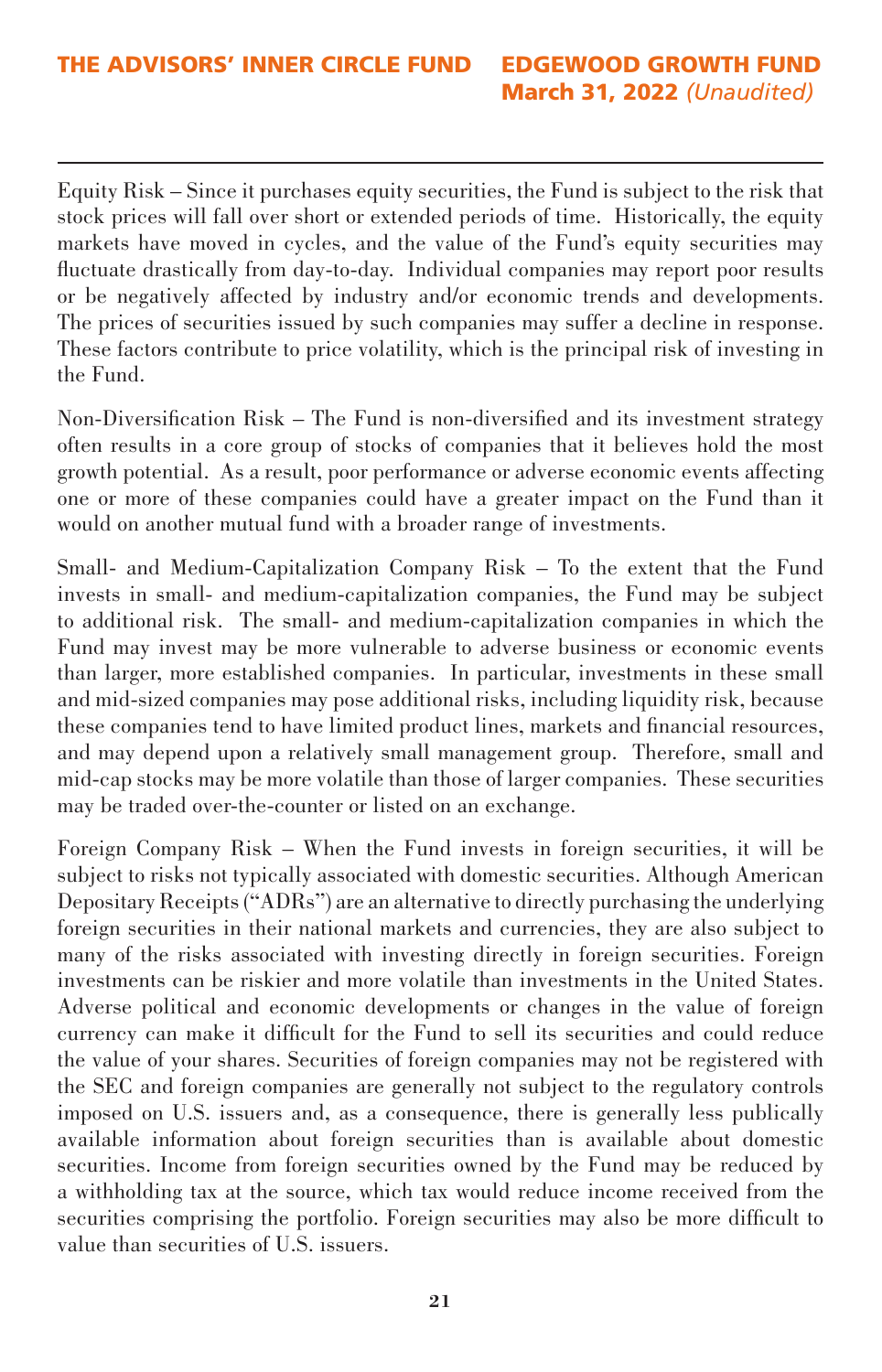Investment Style Risk – The Fund pursues a "growth style" of investing, meaning that the Fund invests in equity securities of companies that the Adviser believes will have above-average rates of earnings growth and which, therefore, may experience above-average increases in stock prices. Over time, a growth investing style may go in and out of favor, causing the Fund to sometimes underperform other equity funds that use differing investing styles.

Market Risk – The risk that the market value of an investment may move up and down, sometimes rapidly and unpredictably. Markets for securities in which the Fund invests may decline significantly in response to adverse issuer, political, regulatory, market, economic or other developments that may cause broad changes in market value, public perceptions concerning these developments, and adverse investor sentiment or publicity. Similarly, the impact of any epidemic, pandemic or natural disaster, or widespread fear that such events may occur, could negatively affect the global economy, as well as the economies of individual countries, the financial performance of individual companies and sectors, and the markets in general in significant and unforeseen ways. Any such impact could adversely affect the prices and liquidity of the securities and other instruments in which the Fund invests, which in turn could negatively impact the Fund's performance and cause losses on your investment in the Fund.

Cyber Security Risk – The Fund and its service providers may be susceptible to operational and information security risks resulting from a breach in cyber security, including cyber-attacks. Cyber-attacks may interfere with the processing of shareholder transactions, impact the Fund's ability to calculate its net asset value, cause the release of private shareholder information or confidential company information, impede redemptions, subject the Fund to regulatory fines or financial losses, and cause reputational damage. Similar types of cyber security risks are also present for issuers of securities in which the Fund invests.

# **10. Loans of Portfolio Securities:**

The Fund may lend portfolio securities having a market value up to one-third of the Fund's total assets. Such loans are secured by collateral equal to no less than the market value of the loaned securities determined daily. Such collateral will be (i) cash collateral, which may be converted into collateral investments upon the direction of the Fund, and any proceeds derived therefrom, (ii) securities issued or guaranteed by the United States Government or its agencies, or (iii) irrevocable bank letters of credit issued by a person other than the borrower or an affiliate thereof, or equivalent obligation denominated in United States dollars. As of March 31, 2022, the cash collateral received is \$1,114,216,229 which was used to purchase shortterm investments. It is the Fund's policy to obtain additional collateral from or return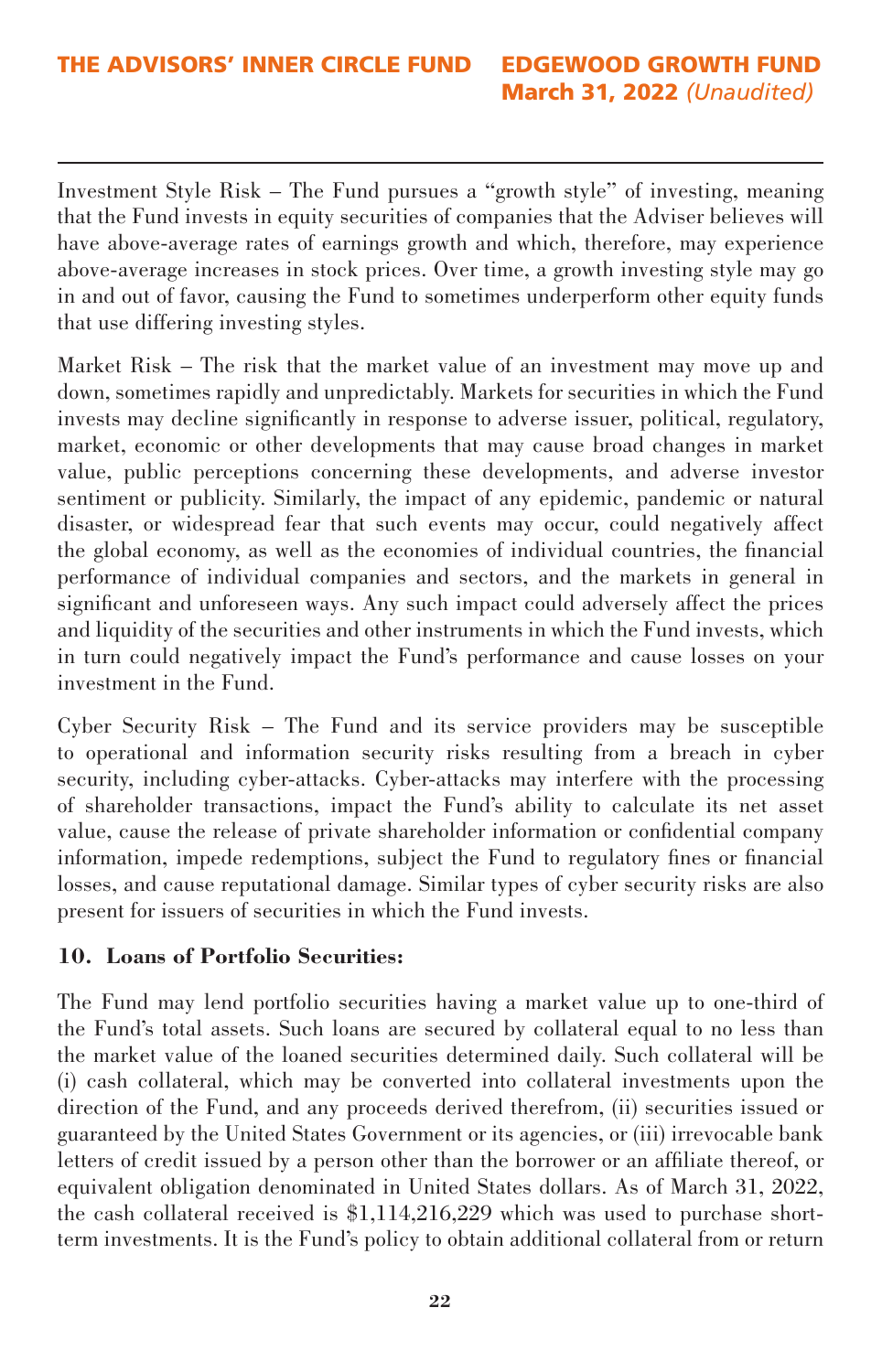excess collateral to the borrower by the end of the next business day, following the valuation date of the securities loaned. Therefore, the value of the collateral held may be temporarily less than the value of the securities on loan. The securities lending agent (U.S. Bank National Association) and the Fund may pay a part of the interest earned from the investment of collateral in the form of a premium. The Fund records securities lending income net of such allocations. Lending securities entails a risk of loss to the Fund if and to the extent that the market value of the securities loans were to increase and the borrower did not increase the collateral accordingly, and the borrower fails to return the securities. The Fund could also experience delays and costs in gaining access to the collateral. The Fund bears the risk of any deficiency in the amount of the collateral available for return to the borrower due to any loss on the collateral invested. In the event of default, the Fund may use the collateral received to offset the position on the loan not returned by the borrower. As of March 31, 2022, the Fund had securities on loan with a market value of \$1,091,957,375.

# **11. Other:**

At March 31, 2022, 33% of Institutional and 76% of Retail total shares outstanding were held by 2 and 4 record shareholders, respectively, each owning 10% or greater of the aggregate total shares outstanding. These shareholders were comprised of omnibus accounts that were held on behalf of various individual shareholders.

In the normal course of business, the Fund enters into contracts that provide general indemnifications. The Fund's maximum exposure under these arrangements is dependent on future claims that may be made against the Fund and, therefore, cannot be established; however, based on experience, the risk of loss from such claim is considered remote.

#### **12. Subsequent Events:**

The Fund has evaluated the need for additional disclosures and/or adjustments resulting from subsequent events through the date the financial statements were issued. Based on this evaluation, as of March 31, 2022 no additional disclosures and/or adjustments were required to the financial statements.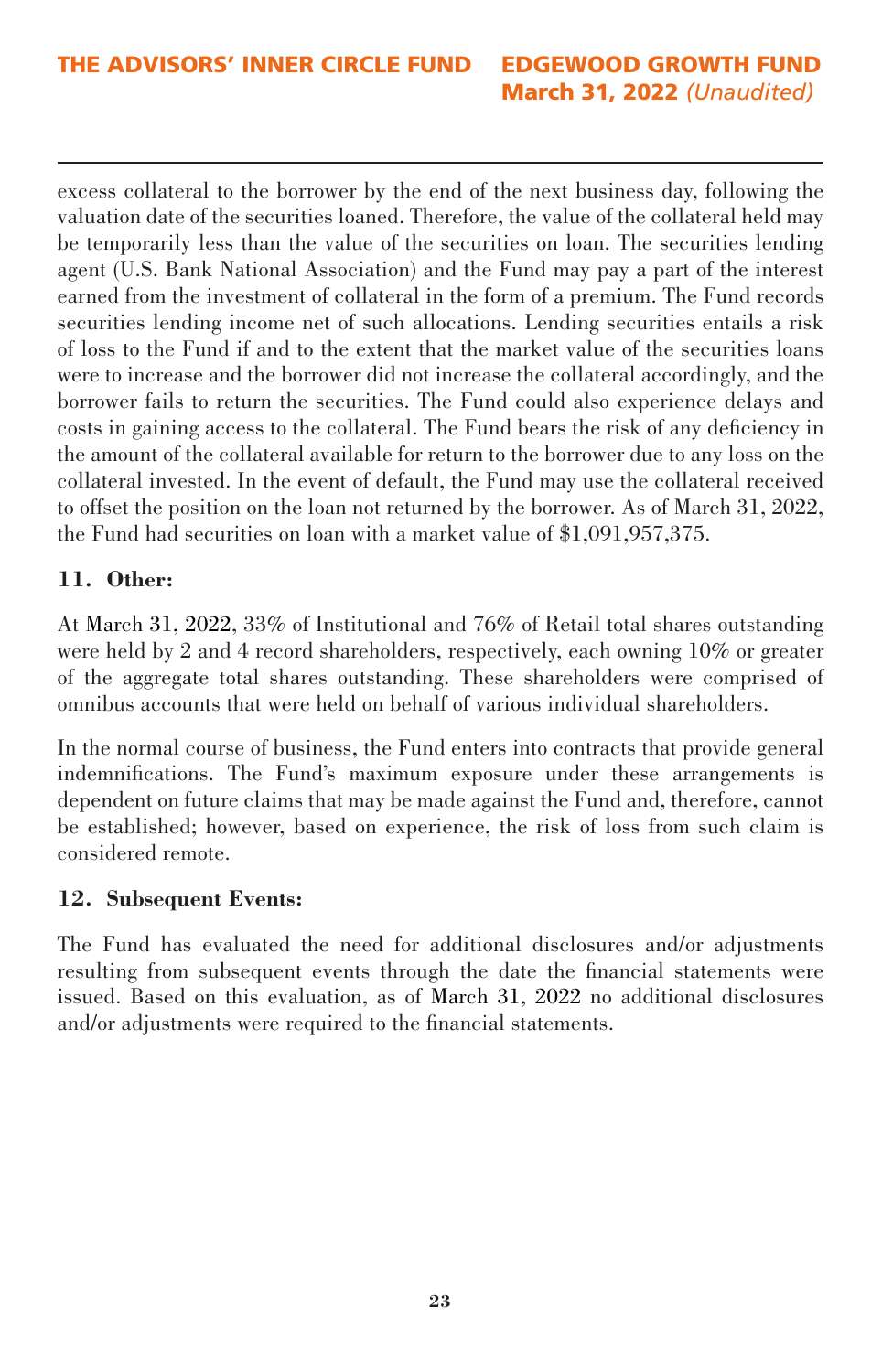#### **DISCLOSURE OF FUND EXPENSES** *(Unaudited)*

We believe it is important for you to understand the impact of fees regarding your investment. All mutual funds have operating expenses. As a shareholder of a mutual fund, you incur ongoing costs, which include costs for fund management, administrative services, and shareholder reports (like this one), among others. Operating expenses, which are deducted from a mutual fund's gross income, directly reduce the investment return of a mutual fund. A mutual fund's expenses are expressed as a percentage of its average net assets. This figure is known as the expense ratio. The following examples are intended to help you understand the ongoing fees (in dollars) of investing in your Fund and to compare these costs with those of other mutual funds. The examples are based on an investment of \$1,000 made at the beginning of the period shown and held for the entire period October 1, 2021 to March 31, 2022).

The table on the next page illustrates your Fund's costs in two ways.

- **Actual fund return.** This section helps you to estimate the actual expenses after fee waivers that you paid over the period. The "Ending Account Value" shown is derived from the Fund's actual return, and the fourth column shows the dollar amount that would have been paid by an investor who started with \$1,000 in the Fund. You may use the information here, together with the amount you invested, to estimate the expenses that you paid over the period. To do so, simply divide your account value by \$1,000 (for example, an \$8,600 account value divided by  $$1,000 = 8.6$ , then multiply the result by the number given for your Fund under the heading "Expenses Paid During Period."
- **Hypothetical 5% return.** This section is intended to help you compare your Fund's costs with those of other mutual funds. It assumes that the Fund had a return of 5% before expenses during the period, but that the expense ratio is unchanged. In this case, because the return used is not the Fund's actual return, the results do not apply to your investment. The example is useful in making comparisons because the SEC requires all mutual funds to calculate expenses based on a 5% return. You can assess your Fund's costs by comparing this hypothetical example with the hypothetical examples that appear in shareholder reports of other mutual funds.

Please note that the expenses shown in the table are meant to highlight and help you compare ongoing costs only and do not reflect any transactional costs such as sales charges (loads), and redemption fees, which are described in the Prospectus. If this fee were applied to your account, your costs would be higher.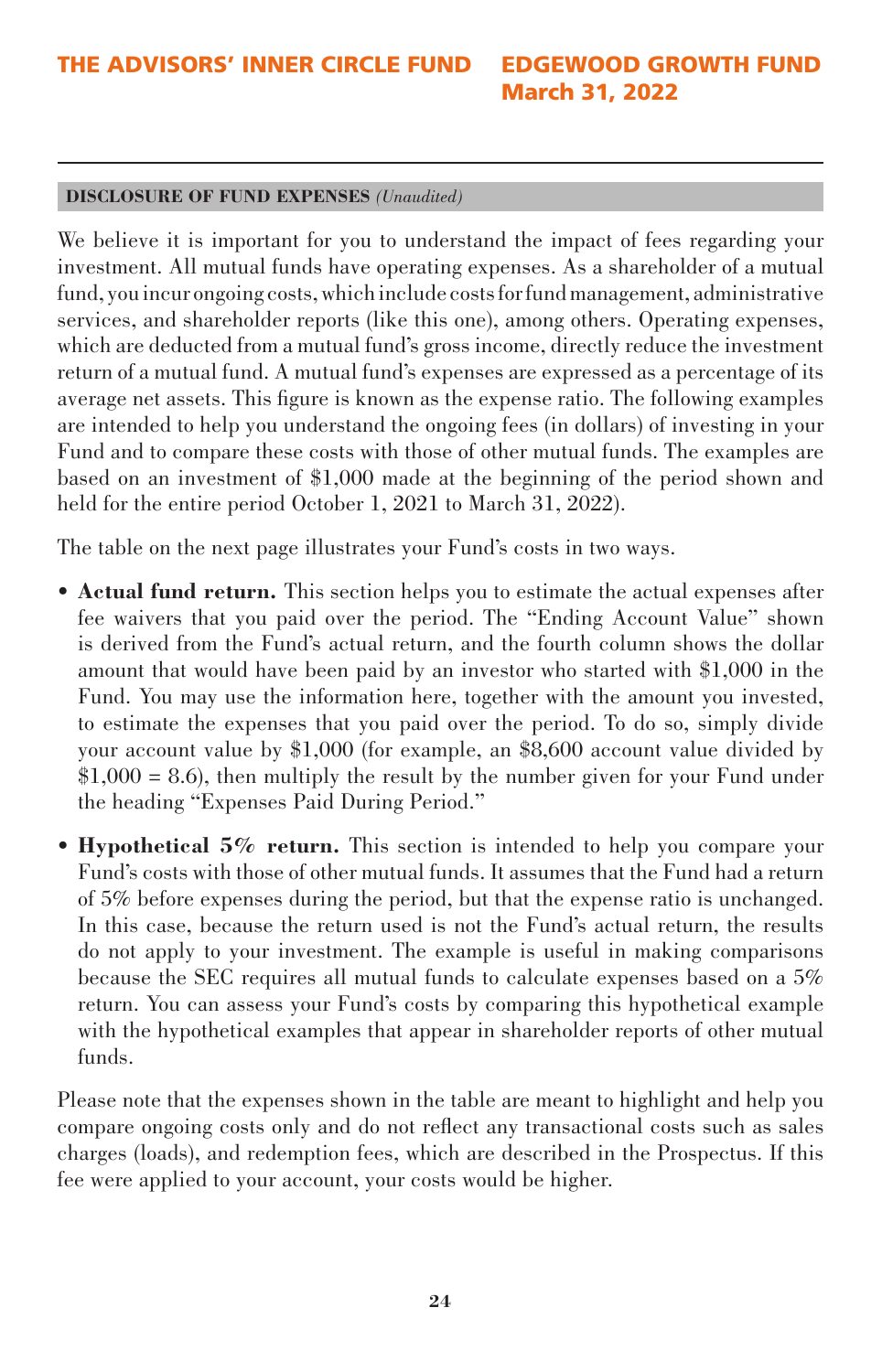| \$843.50   | \$4.60<br>$1.00\%$ |
|------------|--------------------|
| 841.80     | 6.43<br>1.40       |
|            |                    |
| \$1,019.95 | $1.00\%$<br>\$5.04 |
| 1.017.95   | 7.04<br>1.40       |
|            |                    |

*\* Expenses are equal to the Fund's annualized expense ratio multiplied by the average account value over the period, multiplied by 182/365 (to reflect the one-half year period).*

#### **25**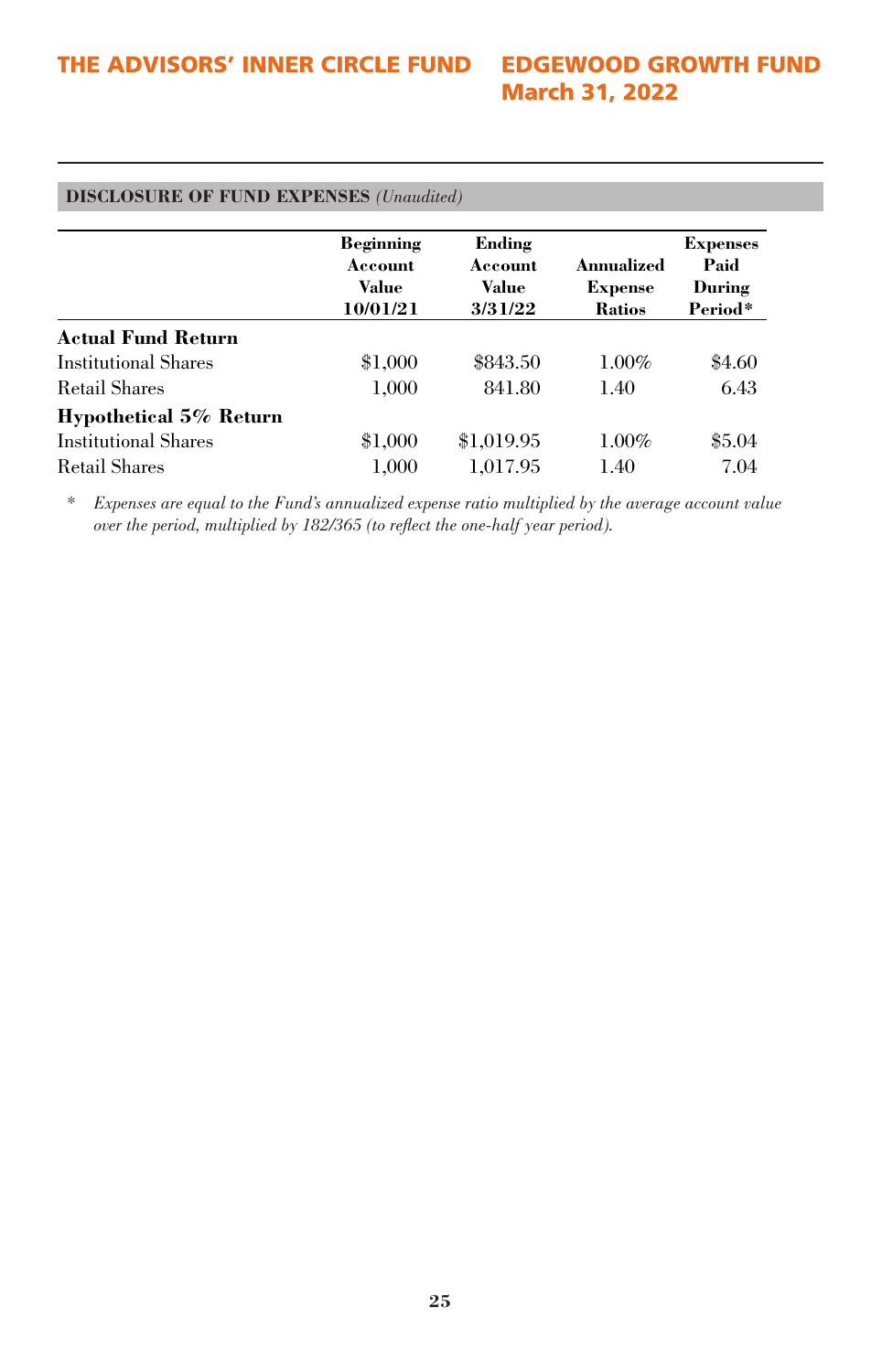#### **BOARD CONSIDERATIONS IN RE-APPROVING THE ADVISORY AGREEMENT**

Pursuant to Section 15 of the Investment Company Act of 1940 (the "1940 Act"), the Fund's advisory agreement (the "Agreement") must be renewed at least annually after its initial two-year term: (i) by the vote of the Board of Trustees (the "Board" or the "Trustees") of The Advisors' Inner Circle Fund (the "Trust") or by a vote of a majority of the shareholders of the Fund; and (ii) by the vote of a majority of the Trustees who are not parties to the Agreement or "interested persons" of any party thereto, as defined in the 1940 Act (the "Independent Trustees"), cast in person at a meeting called for the purpose of voting on such renewal..

A Board meeting was held on February 22, 2022 to decide whether to renew the Agreement for an additional one-year term (the "February Meeting"). The February Meeting was held via videoconference in reliance on relief provided in orders issued by the Securities and Exchange Commission on March 13, 2020, March 25, 2020 and June 19, 2020 from 1940 Act sections and rules requiring that certain votes of a company's board of trustees be cast in person due to circumstances related to the current or potential effects of the COVID-19 pandemic. In preparation for the February Meeting, the Trustees requested that the Adviser furnish information necessary to evaluate the terms of the Agreement. Prior to the February Meeting, the Independent Trustees of the Fund met to review and discuss the information provided and submitted a request for additional information to the Adviser, and information was provided in response to this request. The Trustees used this information, as well as other information that the Adviser and other service providers of the Fund presented or submitted to the Board at the February Meeting and other meetings held during the prior year, to help them decide whether to renew the Agreement for an additional year.

Specifically, the Board requested and received written materials from the Adviser and other service providers of the Fund regarding: (i) the nature, extent and quality of the Adviser's services; (ii) the Adviser's investment management personnel; (iii) the Adviser's operations and financial condition; (iv) the Adviser's brokerage practices (including any soft dollar arrangements) and investment strategies; (v) the Fund's advisory fee paid to the Adviser and overall fees and operating expenses compared with a peer group of mutual funds; (vi) the level of the Adviser's profitability from its relationship with the Fund, including both direct and indirect benefits accruing to the Adviser and its affiliates; (vii) the Adviser's potential economies of scale; (viii) the Adviser's compliance program, including a description of material compliance matters and material compliance violations; (ix) the Adviser's policies on and compliance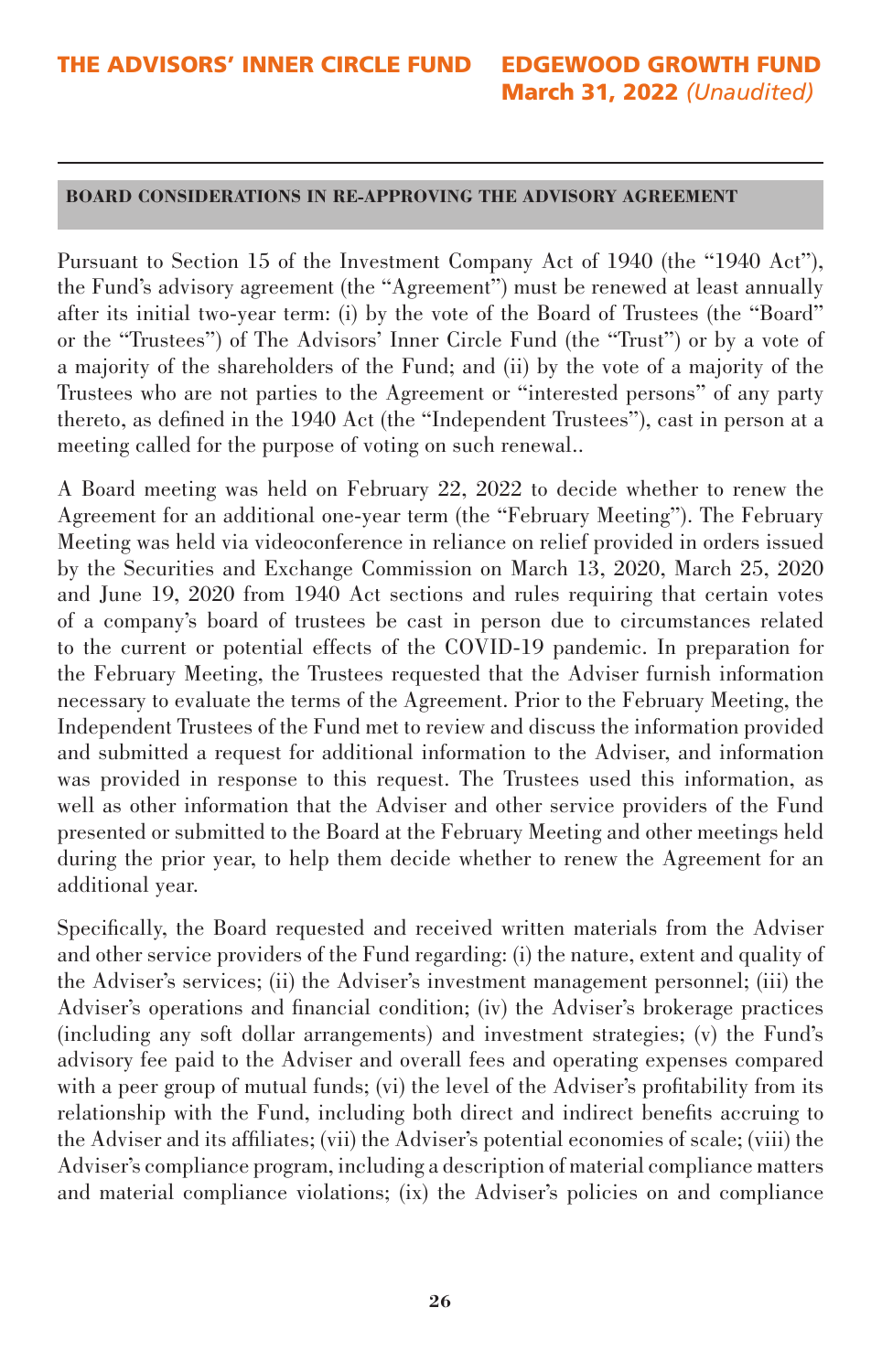#### **BOARD CONSIDERATIONS IN RE-APPROVING THE ADVISORY AGREEMENT**  *(continued)*

procedures for personal securities transactions; and (x) the Fund's performance compared with a peer group of mutual funds and the Fund's benchmark index.

Representatives from the Adviser, along with other Fund service providers, presented additional information and participated in question and answer sessions at the February Meeting to help the Trustees evaluate the Adviser's services, fee and other aspects of the Agreement. The Independent Trustees received advice from independent counsel and met in executive sessions outside the presence of Fund management and the Adviser.

At the February Meeting, the Trustees, including all of the Independent Trustees, based on their evaluation of the information provided by the Adviser and other service providers of the Fundrenewed the Agreement. In considering the renewal of the Agreement, the Board considered various factors that they determined were relevant, including: (i) the nature, extent and quality of the services provided by the Adviser; (ii) the investment performance of the Fund and the Adviser; (iii) the costs of the services provided and profits realized by the Adviser from its relationship with the Fund, including both direct and indirect benefits accruing to the Adviser and its affiliates; (iv) the extent to which economies of scale are being realized by the Adviser; and (v) whether fee levels reflect such economies of scale for the benefit of Fund investors, as discussed in further detail below.

# **Nature, Extent and Quality of Services Provided by the Adviser**

In considering the nature, extent and quality of the services provided by the Adviser, the Board reviewed the portfolio management services provided by the Adviser to the Fund, including the quality and continuity of the Adviser's portfolio management personnel, the resources of the Adviser, and the Adviser's compliance history and compliance program. The Trustees reviewed the terms of the Agreement. The Trustees also reviewed the Adviser's investment and risk management approaches for the Fund. The most recent investment adviser registration form ("Form ADV") for the Adviser was available to the Board, as was the response of the Adviser to a detailed series of questions which included, among other things, information about the investment advisory services provided by the Adviser to the Fund.

The Trustees also considered other services provided to the Fund by the Adviser such as selecting broker-dealers for executing portfolio transactions, monitoring adherence to the Fund's investment restrictions, and monitoring compliance with various Fund policies and procedures and with applicable securities laws and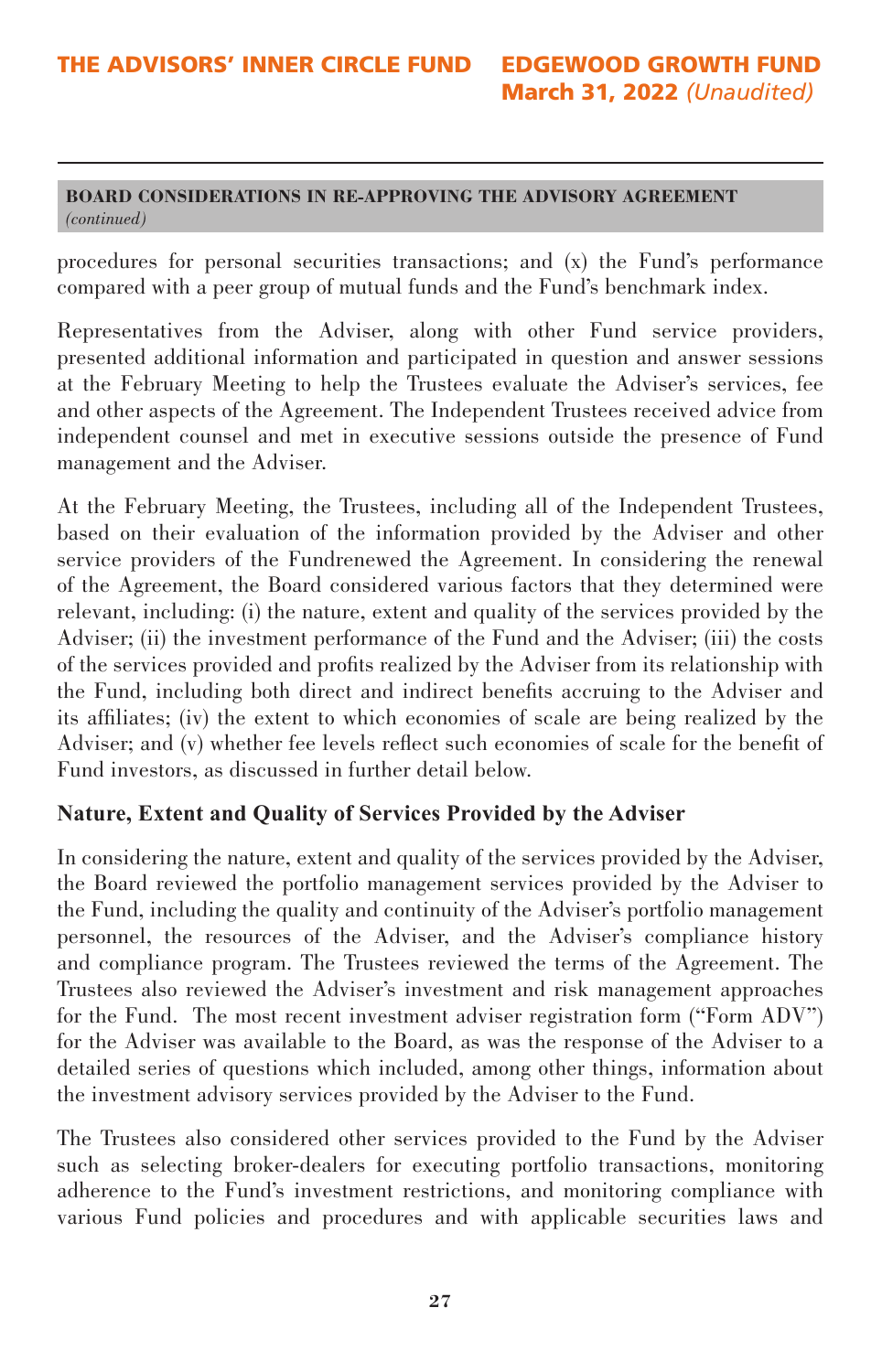#### **BOARD CONSIDERATIONS IN RE-APPROVING THE ADVISORY AGREEMENT**  *(continued)*

regulations. Based on the factors above, as well as those discussed below, the Board concluded, within the context of its full deliberations, that the nature, extent and quality of the services provided to the Fund by the Adviser were sufficient to support renewal of the Agreement.

# **Investment Performance of the Fund and the Adviser**

The Board was provided with regular reports regarding the Fund's performance over various time periods. The Trustees also reviewed reports prepared by the Fund's administrator comparing the Fund's performance to its benchmark index and a peer group of mutual funds as classified by Lipper, an independent provider of investment company data, over various periods of time. Representatives from the Adviser provided information regarding and led discussions of factors impacting the performance of the Fund, outlining current market conditions and explaining their expectations and strategies for the future. The Trustees determined that the Fund's performance was satisfactory, or, where the Fund's performance was materially below its benchmark and/or peer group, the Trustees were satisfied by the reasons for the underperformance and/or the steps taken by the Adviser in an effort to improve the performance of the Fund. Based on this information, the Board concluded, within the context of its full deliberations, that the investment results that the Adviser had been able to achieve for the Fund were sufficient to support renewal of the Agreement.

# **Costs of Advisory Services, Profitability and Economies of Scale**

In considering the advisory fee payable by the Fund to the Adviser, the Trustees reviewed, among other things, a report of the advisory fee paid to the Adviser. The Trustees also reviewed reports prepared by the Fund's administrator comparing the Fund's net and gross expense ratios and advisory fee to those paid by a peer group of mutual funds as classified by Lipper. The Trustees reviewed the management fees charged by the Adviser to other clients with comparable mandates. The Trustees considered any differences in management fees and took into account the respective demands, resources and complexity associated with the Fund and other client accounts as well as the extensive regulatory, compliance and tax regimes to which the Fund is subject. The Board concluded, within the context of its full deliberations, that the advisory fee was reasonable in light of the nature and quality of the services rendered by the Adviser.

The Trustees considered the Adviser's views relating to economies of scale in connection with the Fund as Fund assets grow and the extent to which the benefits of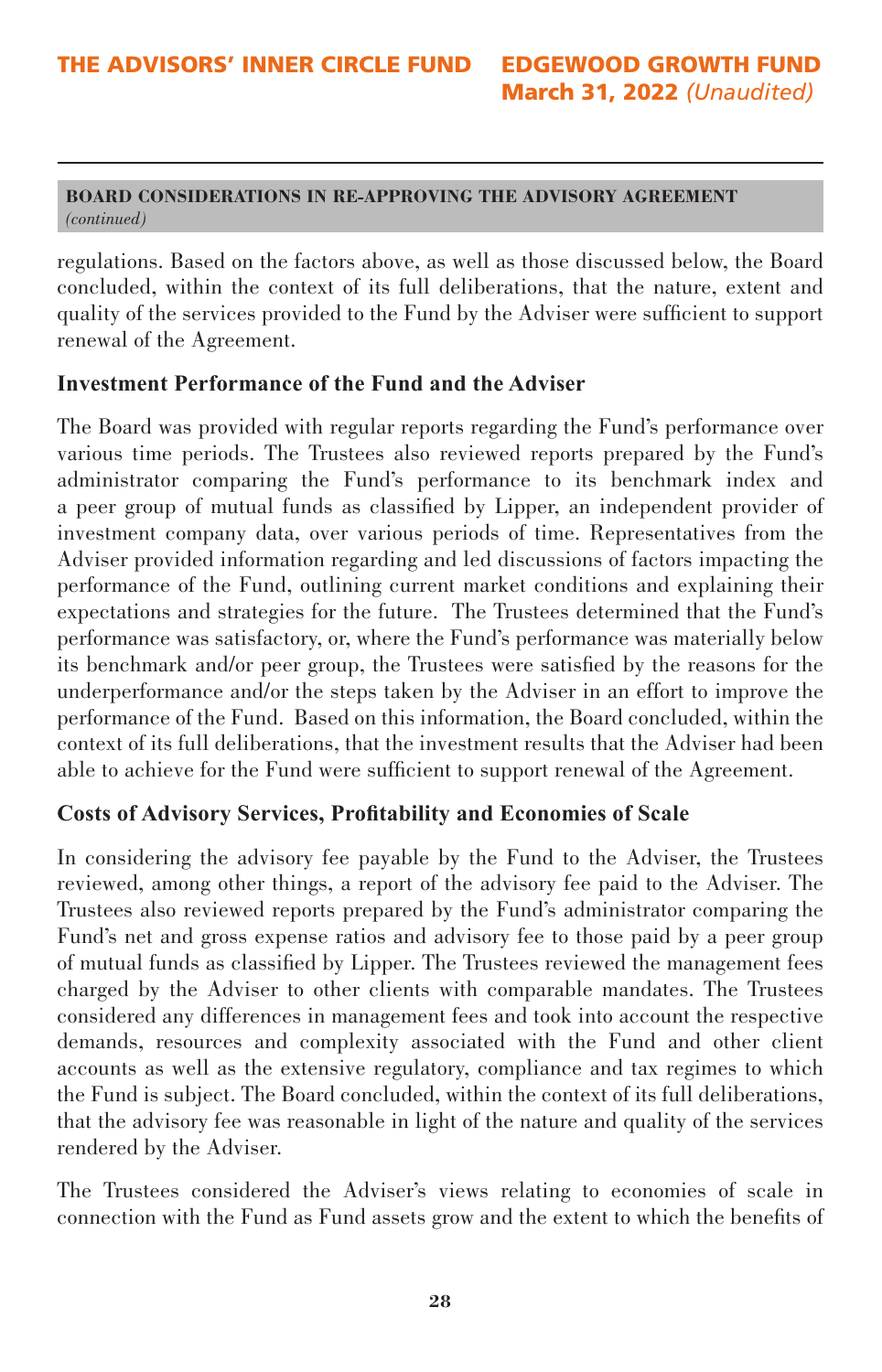#### **BOARD CONSIDERATIONS IN RE-APPROVING THE ADVISORY AGREEMENT**  *(continued)*

any such economies of scale are shared with the Fund and Fund shareholders. The Board considered the existence of any economies of scale and whether those were passed along to the Fund's shareholders through a graduated advisory fee schedule or other means, including fee waivers. The Trustees recognized that economies of scale are difficult to identify and quantify and are rarely identifiable on a fund-byfund basis. Based on this evaluation, the Board concluded that the advisory fee was reasonable in light of the information that was provided to the Trustees by the Adviser with respect to economies of scale.

The Trustees considered the Adviser's views relating to economies of scale in connection with the Fund as Fund assets grow and the extent to which the benefits of any such economies of scale are shared with the Fund and Fund shareholders. The Board considered the existence of any economies of scale and whether those were passed along to the Fund's shareholders through a graduated advisory fee schedule or other means, including fee waivers. The Trustees recognized that economies of scale are difficult to identify and quantify and are rarely identifiable on a fund-byfund basis. Based on this evaluation, the Board concluded that the advisory fee was reasonable in light of the information that was provided to the Trustees by the Adviser with respect to economies of scale.

# **Renewal of the Agreement**

Based on the Board's deliberations and its evaluation of the information described above and other factors and information it believed relevant in the exercise of its reasonable business judgment, the Board, including all of the Independent Trustees, with the assistance of Fund counsel and Independent Trustees' counsel, unanimously concluded that the terms of the Agreement, including the fees payable thereunder, were fair and reasonable and agreed to renew the Agreement for another year. In its deliberations, the Board did not identify any absence of information as material to its decision, or any particular factor (or conclusion with respect thereto) or single piece of information that was all-important, controlling or determinative of its decision, but considered all of the factors together, and each Trustee may have attributed different weights to the various factors (and conclusions with respect thereto) and information.